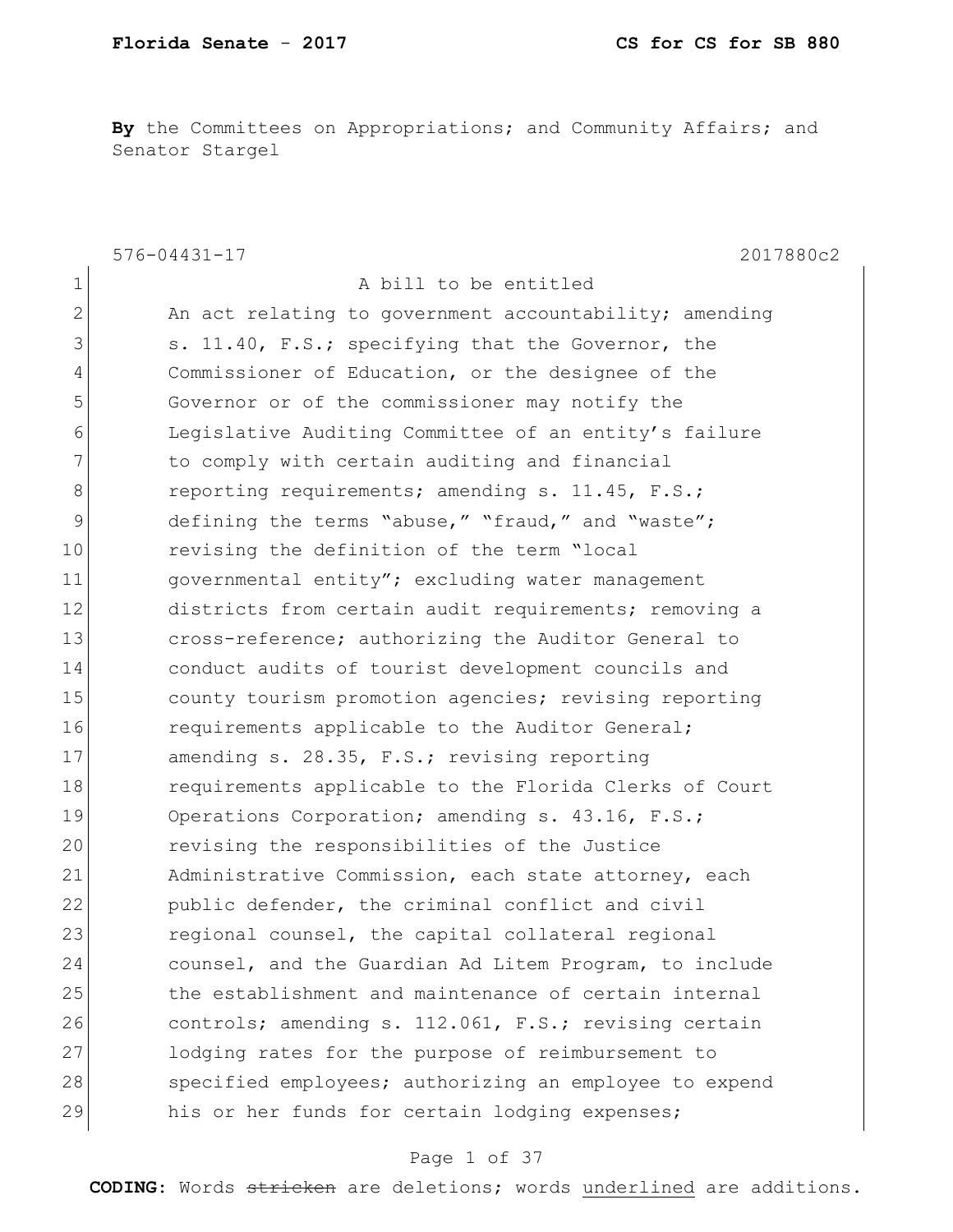|    | $576 - 04431 - 17$<br>2017880c2                        |
|----|--------------------------------------------------------|
| 30 | defining the term "statewide travel management         |
| 31 | system"; requiring agencies and the judicial branch to |
| 32 | report certain travel information of public officers   |
| 33 | and employees in the statewide travel management       |
| 34 | system; requiring executive branch state agencies and  |
| 35 | the judicial branch to use the statewide travel        |
| 36 | management system for certain purposes; amending ss.   |
| 37 | 129.03, 129.06, and 166.241, F.S.; requiring counties  |
| 38 | and municipalities to maintain certain budget          |
| 39 | documents on the entities' websites for a specified    |
| 40 | period; amending s. 215.86, F.S.; revising the         |
| 41 | purposes for which management systems and internal     |
| 42 | controls must be established and maintained by each    |
| 43 | state agency and the judicial branch; amending s.      |
| 44 | 215.97, F.S.; revising certain audit threshold         |
| 45 | requirements; amending s. 215.985, F.S.; revising the  |
| 46 | requirements for a monthly financial statement         |
| 47 | provided by a water management district; amending s.   |
| 48 | 218.32, F.S.; revising the requirements for the annual |
| 49 | financial audit report of a local governmental entity; |
| 50 | authorizing the Department of Financial Services to    |
| 51 | request additional information from a local            |
| 52 | governmental entity; requiring a local governmental    |
| 53 | entity to respond to such requests within a specified  |
| 54 | timeframe; requiring the department to notify the      |
| 55 | Legislative Auditing Committee of noncompliance;       |
| 56 | amending s. 218.33, F.S.; requiring local governmental |
| 57 | entities to establish and maintain internal controls   |
| 58 | to achieve specified purposes; amending s. 218.39,     |
|    |                                                        |

# Page 2 of 37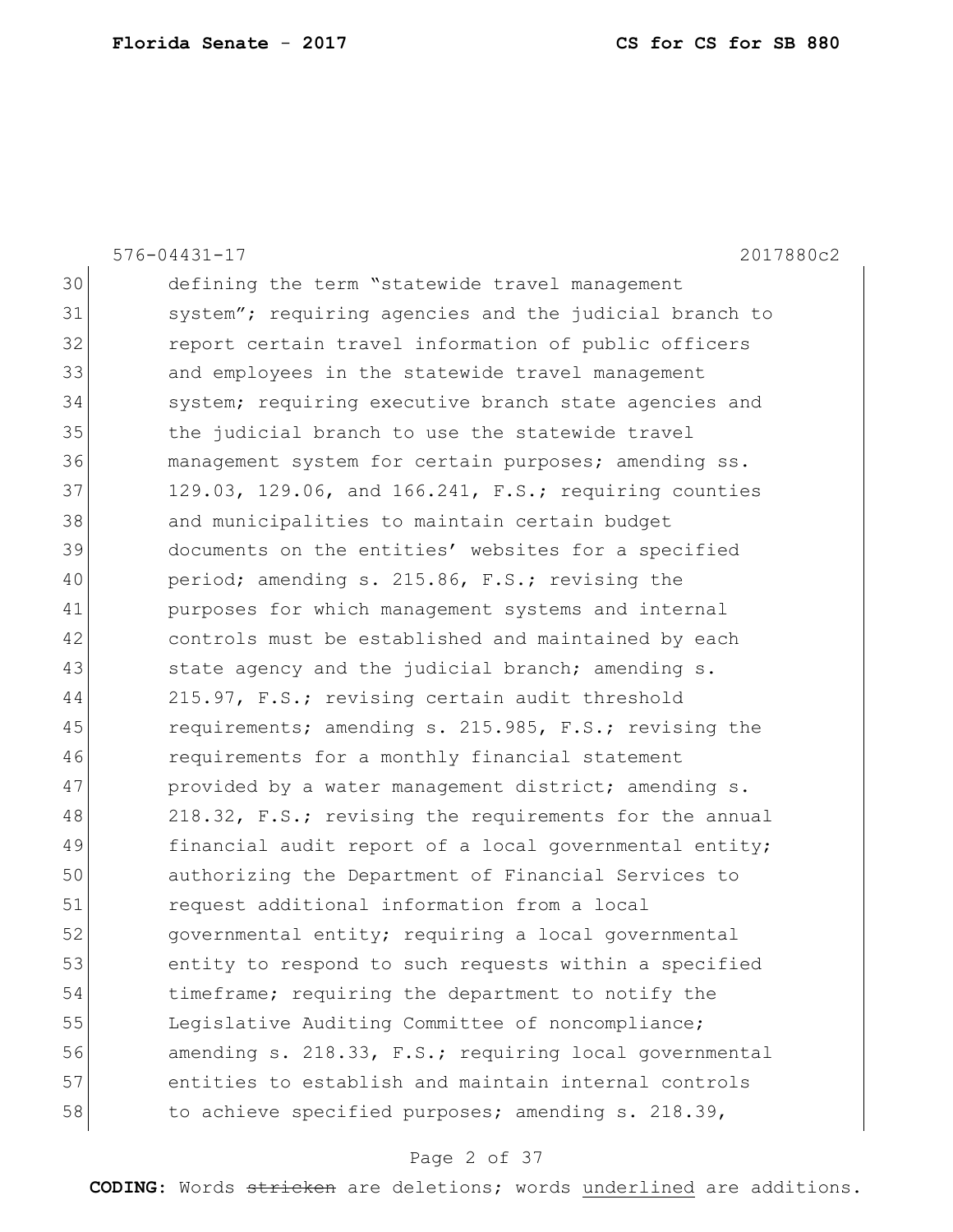| $576 - 04431 - 17$<br>2017880c2                        |
|--------------------------------------------------------|
| F.S.; requiring an audited entity to respond to audit  |
| recommendations under specified circumstances;         |
| amending s. 218.391, F.S.; revising the membership of  |
| the audit committee of certain governing bodies;       |
| prohibiting an audit committee member from being an    |
| employee, a chief executive officer, or a chief        |
| financial officer of the respective governmental       |
| entity; requiring an auditor to include certain        |
| information in a management letter; requiring the      |
| chair of a governmental entity's governing body to     |
| submit an affidavit containing certain information     |
| when the entity contracts with an auditor to conduct   |
| an audit; providing requirements and procedures for    |
| selecting an auditor; requiring the Legislative        |
| Auditing Committee to determine whether a governmental |
| entity should be subject to state action under certain |
| circumstances; amending s. 286.0114, F.S.; prohibiting |
| a board or commission from requiring an advance copy   |
| of testimony or comments from a member of the public   |
| as a precondition to being given the opportunity to be |
| heard at a public meeting; amending s. 373.536, F.S.;  |
| deleting obsolete language; requiring water management |
| districts to maintain certain budget documents on the  |
| districts' websites for a specified period; amending   |
| s. 1001.42, F.S.; authorizing additional internal      |
| audits as directed by the district school board;       |
| amending s. 1002.33, F.S.; revising the                |
| responsibilities of the governing board of a charter   |
| school to include the establishment and maintenance of |
|                                                        |

# Page 3 of 37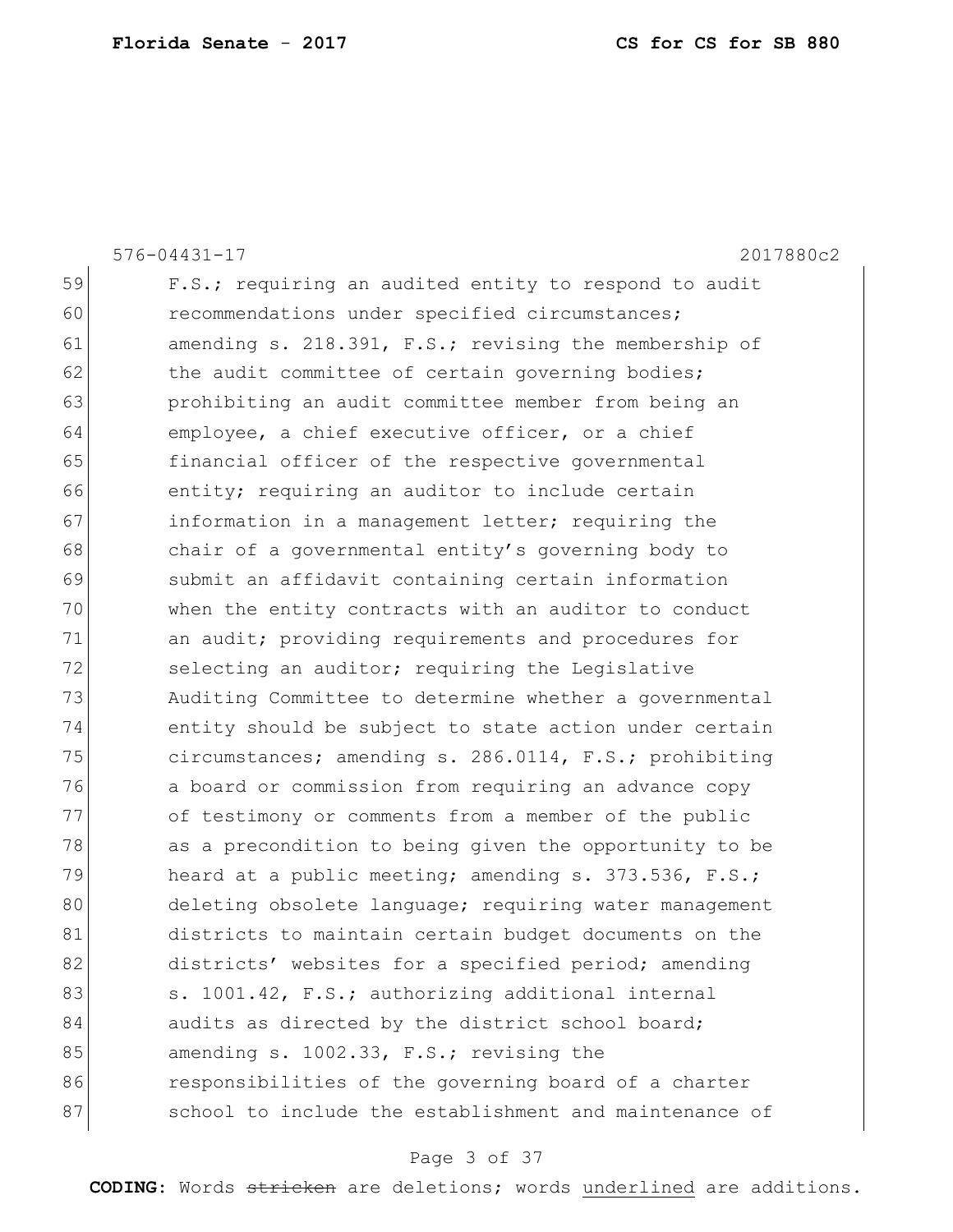| 88<br>internal controls; removing obsolete provisions;<br>89<br>amending s. 1002.37, F.S.; requiring completion of an<br>90<br>annual financial audit of the Florida Virtual School;<br>91<br>specifying audit requirements; requiring an audit<br>92<br>report to be submitted to the board of trustees of the<br>93<br>Florida Virtual School and the Auditor General;<br>94<br>deleting obsolete provisions; amending s. 1010.01,<br>95<br>F.S.; requiring each school district, Florida College<br>96<br>System institution, and state university to establish<br>97<br>and maintain certain internal controls; amending s.<br>98<br>1010.30, F.S.; requiring a district school board,<br>99<br>Florida College System institution board of trustees,<br>100<br>or university board of trustees to respond to audit<br>101<br>recommendations under certain circumstances; amending<br>102<br>ss. 218.503 and 1002.455, F.S.; conforming provisions<br>103<br>and cross-references to changes made by the act;<br>104<br>declaring that the act fulfills an important state<br>105<br>interest; providing an effective date.<br>106<br>107<br>Be It Enacted by the Legislature of the State of Florida:<br>108<br>109<br>Section 1. Subsection (2) of section 11.40, Florida<br>110<br>Statutes, is amended to read:<br>11.40 Legislative Auditing Committee.-<br>111<br>112<br>(2) Following notification by the Auditor General, the<br>113<br>Department of Financial Services, or the Division of Bond<br>114<br>Finance of the State Board of Administration, the Governor or<br>115<br>his or her designee, or the Commissioner of Education or his or<br>her designee of the failure of a local governmental entity,<br>116 | $576 - 04431 - 17$<br>2017880c2 |
|----------------------------------------------------------------------------------------------------------------------------------------------------------------------------------------------------------------------------------------------------------------------------------------------------------------------------------------------------------------------------------------------------------------------------------------------------------------------------------------------------------------------------------------------------------------------------------------------------------------------------------------------------------------------------------------------------------------------------------------------------------------------------------------------------------------------------------------------------------------------------------------------------------------------------------------------------------------------------------------------------------------------------------------------------------------------------------------------------------------------------------------------------------------------------------------------------------------------------------------------------------------------------------------------------------------------------------------------------------------------------------------------------------------------------------------------------------------------------------------------------------------------------------------------------------------------------------------------------------------------------------------------------------------------------------------------------------------------------------------|---------------------------------|
|                                                                                                                                                                                                                                                                                                                                                                                                                                                                                                                                                                                                                                                                                                                                                                                                                                                                                                                                                                                                                                                                                                                                                                                                                                                                                                                                                                                                                                                                                                                                                                                                                                                                                                                                        |                                 |
|                                                                                                                                                                                                                                                                                                                                                                                                                                                                                                                                                                                                                                                                                                                                                                                                                                                                                                                                                                                                                                                                                                                                                                                                                                                                                                                                                                                                                                                                                                                                                                                                                                                                                                                                        |                                 |
|                                                                                                                                                                                                                                                                                                                                                                                                                                                                                                                                                                                                                                                                                                                                                                                                                                                                                                                                                                                                                                                                                                                                                                                                                                                                                                                                                                                                                                                                                                                                                                                                                                                                                                                                        |                                 |
|                                                                                                                                                                                                                                                                                                                                                                                                                                                                                                                                                                                                                                                                                                                                                                                                                                                                                                                                                                                                                                                                                                                                                                                                                                                                                                                                                                                                                                                                                                                                                                                                                                                                                                                                        |                                 |
|                                                                                                                                                                                                                                                                                                                                                                                                                                                                                                                                                                                                                                                                                                                                                                                                                                                                                                                                                                                                                                                                                                                                                                                                                                                                                                                                                                                                                                                                                                                                                                                                                                                                                                                                        |                                 |
|                                                                                                                                                                                                                                                                                                                                                                                                                                                                                                                                                                                                                                                                                                                                                                                                                                                                                                                                                                                                                                                                                                                                                                                                                                                                                                                                                                                                                                                                                                                                                                                                                                                                                                                                        |                                 |
|                                                                                                                                                                                                                                                                                                                                                                                                                                                                                                                                                                                                                                                                                                                                                                                                                                                                                                                                                                                                                                                                                                                                                                                                                                                                                                                                                                                                                                                                                                                                                                                                                                                                                                                                        |                                 |
|                                                                                                                                                                                                                                                                                                                                                                                                                                                                                                                                                                                                                                                                                                                                                                                                                                                                                                                                                                                                                                                                                                                                                                                                                                                                                                                                                                                                                                                                                                                                                                                                                                                                                                                                        |                                 |
|                                                                                                                                                                                                                                                                                                                                                                                                                                                                                                                                                                                                                                                                                                                                                                                                                                                                                                                                                                                                                                                                                                                                                                                                                                                                                                                                                                                                                                                                                                                                                                                                                                                                                                                                        |                                 |
|                                                                                                                                                                                                                                                                                                                                                                                                                                                                                                                                                                                                                                                                                                                                                                                                                                                                                                                                                                                                                                                                                                                                                                                                                                                                                                                                                                                                                                                                                                                                                                                                                                                                                                                                        |                                 |
|                                                                                                                                                                                                                                                                                                                                                                                                                                                                                                                                                                                                                                                                                                                                                                                                                                                                                                                                                                                                                                                                                                                                                                                                                                                                                                                                                                                                                                                                                                                                                                                                                                                                                                                                        |                                 |
|                                                                                                                                                                                                                                                                                                                                                                                                                                                                                                                                                                                                                                                                                                                                                                                                                                                                                                                                                                                                                                                                                                                                                                                                                                                                                                                                                                                                                                                                                                                                                                                                                                                                                                                                        |                                 |
|                                                                                                                                                                                                                                                                                                                                                                                                                                                                                                                                                                                                                                                                                                                                                                                                                                                                                                                                                                                                                                                                                                                                                                                                                                                                                                                                                                                                                                                                                                                                                                                                                                                                                                                                        |                                 |
|                                                                                                                                                                                                                                                                                                                                                                                                                                                                                                                                                                                                                                                                                                                                                                                                                                                                                                                                                                                                                                                                                                                                                                                                                                                                                                                                                                                                                                                                                                                                                                                                                                                                                                                                        |                                 |
|                                                                                                                                                                                                                                                                                                                                                                                                                                                                                                                                                                                                                                                                                                                                                                                                                                                                                                                                                                                                                                                                                                                                                                                                                                                                                                                                                                                                                                                                                                                                                                                                                                                                                                                                        |                                 |
|                                                                                                                                                                                                                                                                                                                                                                                                                                                                                                                                                                                                                                                                                                                                                                                                                                                                                                                                                                                                                                                                                                                                                                                                                                                                                                                                                                                                                                                                                                                                                                                                                                                                                                                                        |                                 |
|                                                                                                                                                                                                                                                                                                                                                                                                                                                                                                                                                                                                                                                                                                                                                                                                                                                                                                                                                                                                                                                                                                                                                                                                                                                                                                                                                                                                                                                                                                                                                                                                                                                                                                                                        |                                 |
|                                                                                                                                                                                                                                                                                                                                                                                                                                                                                                                                                                                                                                                                                                                                                                                                                                                                                                                                                                                                                                                                                                                                                                                                                                                                                                                                                                                                                                                                                                                                                                                                                                                                                                                                        |                                 |
|                                                                                                                                                                                                                                                                                                                                                                                                                                                                                                                                                                                                                                                                                                                                                                                                                                                                                                                                                                                                                                                                                                                                                                                                                                                                                                                                                                                                                                                                                                                                                                                                                                                                                                                                        |                                 |
|                                                                                                                                                                                                                                                                                                                                                                                                                                                                                                                                                                                                                                                                                                                                                                                                                                                                                                                                                                                                                                                                                                                                                                                                                                                                                                                                                                                                                                                                                                                                                                                                                                                                                                                                        |                                 |
|                                                                                                                                                                                                                                                                                                                                                                                                                                                                                                                                                                                                                                                                                                                                                                                                                                                                                                                                                                                                                                                                                                                                                                                                                                                                                                                                                                                                                                                                                                                                                                                                                                                                                                                                        |                                 |
|                                                                                                                                                                                                                                                                                                                                                                                                                                                                                                                                                                                                                                                                                                                                                                                                                                                                                                                                                                                                                                                                                                                                                                                                                                                                                                                                                                                                                                                                                                                                                                                                                                                                                                                                        |                                 |
|                                                                                                                                                                                                                                                                                                                                                                                                                                                                                                                                                                                                                                                                                                                                                                                                                                                                                                                                                                                                                                                                                                                                                                                                                                                                                                                                                                                                                                                                                                                                                                                                                                                                                                                                        |                                 |
|                                                                                                                                                                                                                                                                                                                                                                                                                                                                                                                                                                                                                                                                                                                                                                                                                                                                                                                                                                                                                                                                                                                                                                                                                                                                                                                                                                                                                                                                                                                                                                                                                                                                                                                                        |                                 |
|                                                                                                                                                                                                                                                                                                                                                                                                                                                                                                                                                                                                                                                                                                                                                                                                                                                                                                                                                                                                                                                                                                                                                                                                                                                                                                                                                                                                                                                                                                                                                                                                                                                                                                                                        |                                 |
|                                                                                                                                                                                                                                                                                                                                                                                                                                                                                                                                                                                                                                                                                                                                                                                                                                                                                                                                                                                                                                                                                                                                                                                                                                                                                                                                                                                                                                                                                                                                                                                                                                                                                                                                        |                                 |
|                                                                                                                                                                                                                                                                                                                                                                                                                                                                                                                                                                                                                                                                                                                                                                                                                                                                                                                                                                                                                                                                                                                                                                                                                                                                                                                                                                                                                                                                                                                                                                                                                                                                                                                                        |                                 |
|                                                                                                                                                                                                                                                                                                                                                                                                                                                                                                                                                                                                                                                                                                                                                                                                                                                                                                                                                                                                                                                                                                                                                                                                                                                                                                                                                                                                                                                                                                                                                                                                                                                                                                                                        |                                 |
|                                                                                                                                                                                                                                                                                                                                                                                                                                                                                                                                                                                                                                                                                                                                                                                                                                                                                                                                                                                                                                                                                                                                                                                                                                                                                                                                                                                                                                                                                                                                                                                                                                                                                                                                        |                                 |

# Page 4 of 37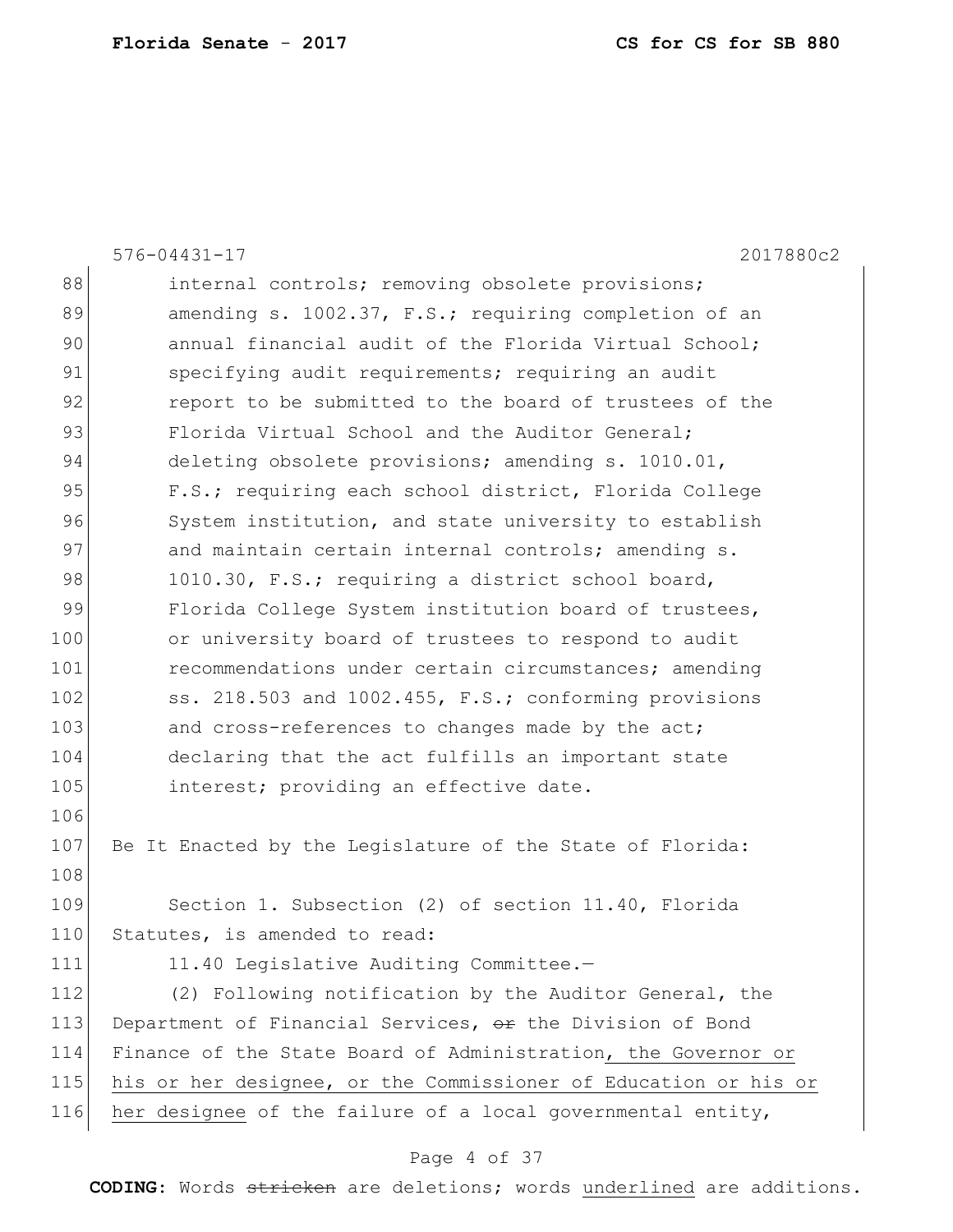```
576-04431-17 2017880c2
117 district school board, charter school, or charter technical 
118 career center to comply with the applicable provisions within s.
119 11.45(5)-(7), s. 218.32(1), s. 218.38, or s. 218.503(3), the
120 Legislative Auditing Committee may schedule a hearing to
121 determine if the entity should be subject to further state 
122 action. If the committee determines that the entity should be 
123 subject to further state action, the committee shall:
124 (a) In the case of a local governmental entity or district 
125 school board, direct the Department of Revenue and the
126 Department of Financial Services to withhold any funds not
127 pledged for bond debt service satisfaction which are payable to 
128 such entity until the entity complies with the law. The
129 committee shall specify the date that such action must shall
130 begin, and the directive must be received by the Department of 
131 Revenue and the Department of Financial Services 30 days before
132 the date of the distribution mandated by law. The Department of
133 Revenue and the Department of Financial Services may implement 
134 the provisions of this paragraph.
135 (b) In the case of a special district created by:
136 1. A special act, notify the President of the Senate, the
```
137 Speaker of the House of Representatives, the standing committees 138 of the Senate and the House of Representatives charged with 139 special district oversight as determined by the presiding 140 officers of each respective chamber, the legislators who 141 represent a portion of the geographical jurisdiction of the 142 special district, and the Department of Economic Opportunity 143 that the special district has failed to comply with the law. 144 Upon receipt of notification, the Department of Economic 145 Opportunity shall proceed pursuant to s. 189.062 or s. 189.067.

#### Page 5 of 37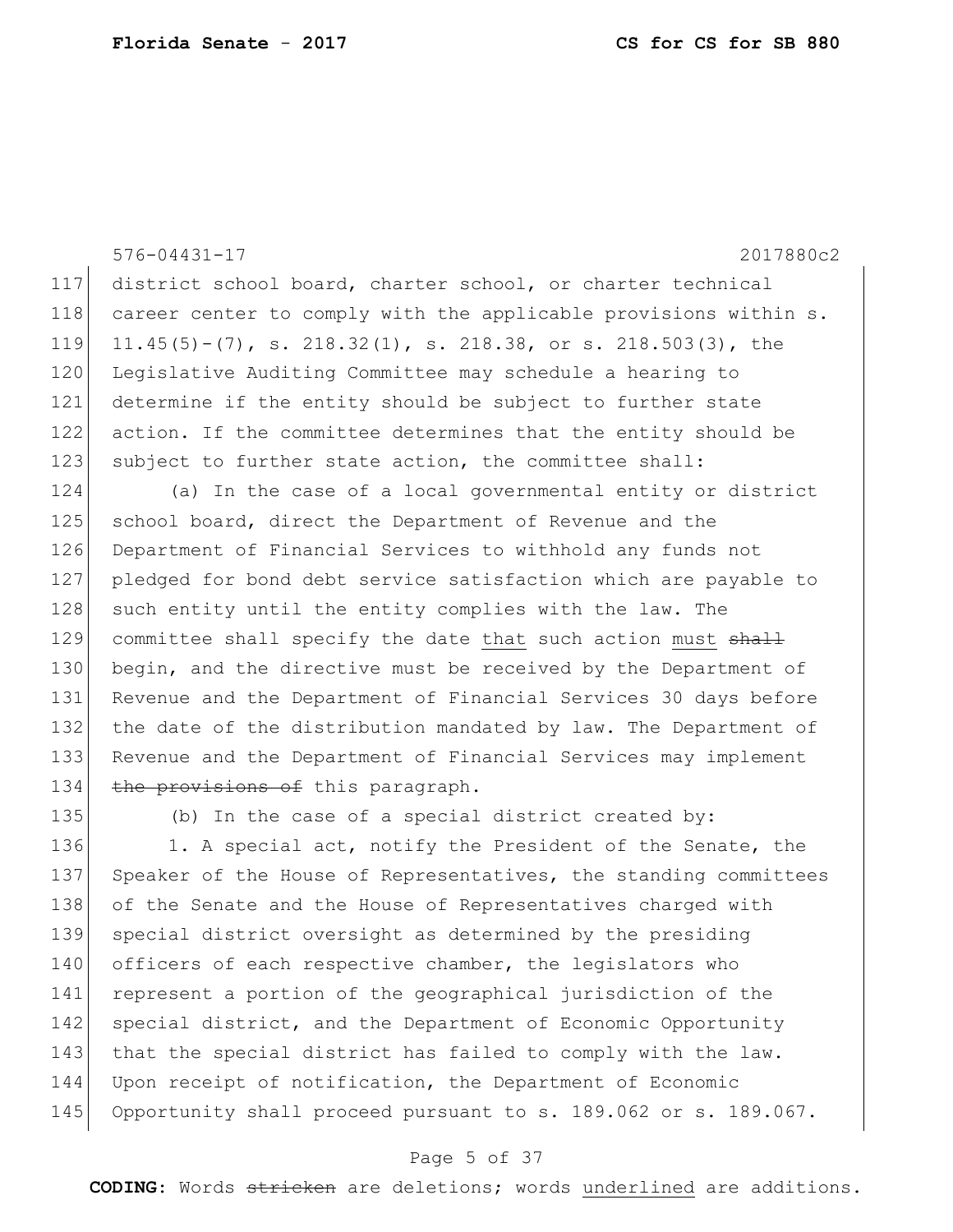```
576-04431-17 2017880c2
146 If the special district remains in noncompliance after the 
147 process set forth in s. 189.0651, or if a public hearing is not 
148 held, the Legislative Auditing Committee may request the
149 department to proceed pursuant to s. 189.067(3).
150 2. A local ordinance, notify the chair or equivalent of the
151 local general-purpose government pursuant to s. 189.0652 and the 
152 Department of Economic Opportunity that the special district has
153 failed to comply with the law. Upon receipt of notification, the
154 department shall proceed pursuant to s. 189.062 or s. 189.067. 
155 If the special district remains in noncompliance after the 
156 process set forth in s. 189.0652, or if a public hearing is not 
157 held, the Legislative Auditing Committee may request the 
158 department to proceed pursuant to s. 189.067(3).
159 3. Any manner other than a special act or local ordinance,
160 notify the Department of Economic Opportunity that the special
161 district has failed to comply with the law. Upon receipt of 
162 notification, the department shall proceed pursuant to s.
163 189.062 or s. 189.067(3).
164 (c) In the case of a charter school or charter technical
165 career center, notify the appropriate sponsoring entity, which
166 may terminate the charter pursuant to ss. 1002.33 and 1002.34.
167 Section 2. Subsection (1), paragraph (j) of subsection (2),
168 paragraph (u) of subsection (3), and paragraph (i) of subsection 
169 (7) of section 11.45, Florida Statutes, are amended, and 
170 paragraph (x) is added to subsection (3) of that section, to
171 read:
172 11.45 Definitions; duties; authorities; reports; rules.-
173 (1) DEFINITIONS.—As used in ss. 11.40-11.51, the term:
174 (a) "Abuse" means behavior that is deficient or improper
```
#### Page 6 of 37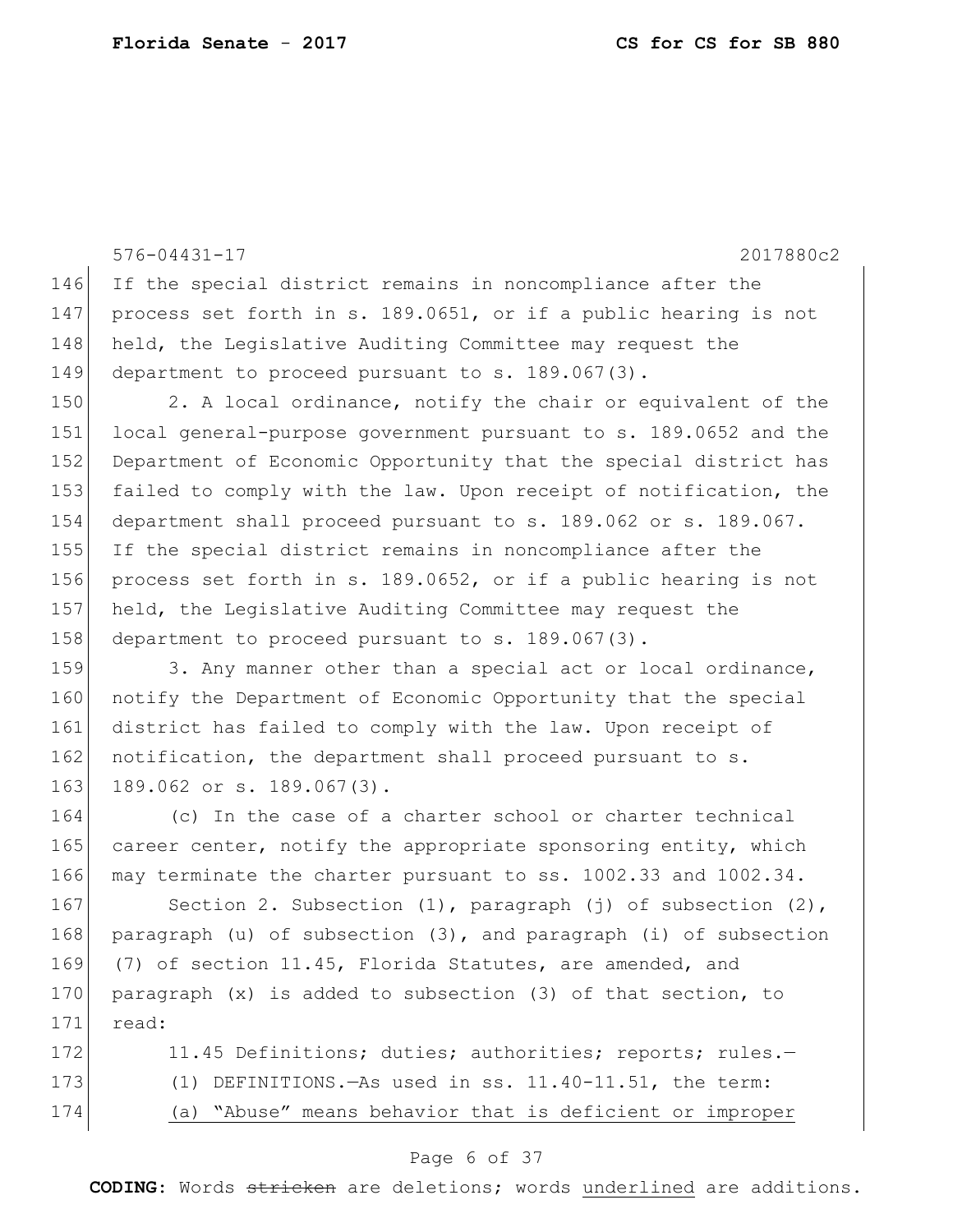|     | 2017880c2<br>576-04431-17                                                         |
|-----|-----------------------------------------------------------------------------------|
| 175 | when compared with behavior that a prudent person would consider                  |
| 176 | a reasonable and necessary operational practice given the facts                   |
| 177 | and circumstances. The term includes the misuse of authority or                   |
| 178 | position for personal gain.                                                       |
| 179 | (b) $\overline{a}$ "Audit" means a financial audit, operational audit,            |
| 180 | or performance audit.                                                             |
| 181 | (c) (b) "County agency" means a board of county                                   |
| 182 | commissioners or other legislative and governing body of a                        |
| 183 | county, however styled, including that of a consolidated or                       |
| 184 | metropolitan government, a clerk of the circuit court, a                          |
| 185 | separate or ex officio clerk of the county court, a sheriff, a                    |
| 186 | property appraiser, a tax collector, a supervisor of elections,                   |
| 187 | or any other officer in whom any portion of the fiscal duties of                  |
| 188 | a body or officer expressly stated in this paragraph the above                    |
| 189 | are under law separately placed by law.                                           |
| 190 | (d) $\left\{\epsilon\right\}$ "Financial audit" means an examination of financial |
| 191 | statements in order to express an opinion on the fairness with                    |
| 192 | which they are presented in conformity with generally accepted                    |
| 193 | accounting principles and an examination to determine whether                     |
| 194 | operations are properly conducted in accordance with legal and                    |
| 195 | requlatory requirements. Financial audits must be conducted in                    |
| 196 | accordance with auditing standards generally accepted in the                      |
| 197 | United States and government auditing standards as adopted by                     |
| 198 | the Board of Accountancy. When applicable, the scope of                           |
| 199 | financial audits must shall encompass the additional activities                   |
| 200 | necessary to establish compliance with the Single Audit Act                       |
| 201 | Amendments of 1996, 31 U.S.C. ss. 7501-7507, and other                            |
| 202 | applicable federal law.                                                           |

203 (e) "Fraud" means obtaining something of value through

### Page 7 of 37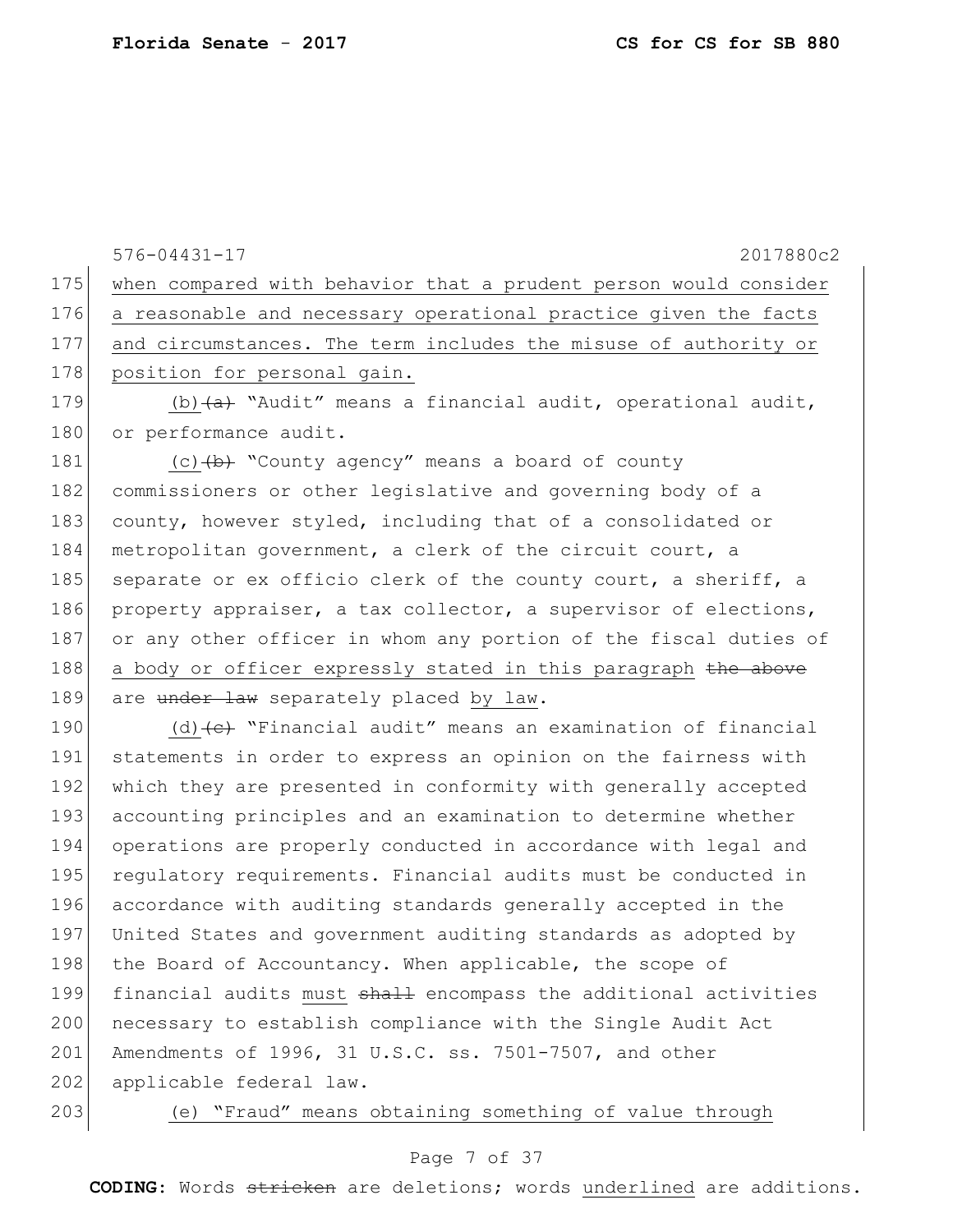|     | $576 - 04431 - 17$<br>2017880c2                                                      |
|-----|--------------------------------------------------------------------------------------|
| 204 | willful misrepresentation, including, but not limited to, the                        |
| 205 | intentional misstatements or intentional omissions of amounts or                     |
| 206 | disclosures in financial statements to deceive users of                              |
| 207 | financial statements, theft of an entity's assets, bribery, or                       |
| 208 | the use of one's position for personal enrichment through the                        |
| 209 | deliberate misuse or misapplication of an organization's                             |
| 210 | resources.                                                                           |
| 211 | (f) (d) "Governmental entity" means a state agency, a county                         |
| 212 | agency, or any other entity, however styled, that independently                      |
| 213 | exercises any type of state or local governmental function.                          |
| 214 | (g) (e) "Local governmental entity" means a county agency,                           |
| 215 | municipality, tourist development council, county tourism                            |
| 216 | promotion agency, or special district as defined in s. 189.012.                      |
| 217 | The term, but does not include any housing authority established                     |
| 218 | under chapter 421.                                                                   |
| 219 | (h) $(f)$ "Management letter" means a statement of the                               |
| 220 | auditor's comments and recommendations.                                              |
| 221 | $(i)$ $\left(\frac{1}{9}\right)$ "Operational audit" means an audit whose purpose is |
| 222 | to evaluate management's performance in establishing and                             |
| 223 | maintaining internal controls, including controls designed to                        |
| 224 | prevent and detect fraud, waste, and abuse, and in administering                     |
| 225 | assigned responsibilities in accordance with applicable laws,                        |
| 226 | administrative rules, contracts, grant agreements, and other                         |
| 227 | guidelines. Operational audits must be conducted in accordance                       |
| 228 | with government auditing standards. Such audits examine internal                     |
| 229 | controls that are designed and placed in operation to promote                        |
| 230 | and encourage the achievement of management's control objectives                     |

231 in the categories of compliance, economic and efficient 232 operations, reliability of financial records and reports, and

#### Page 8 of 37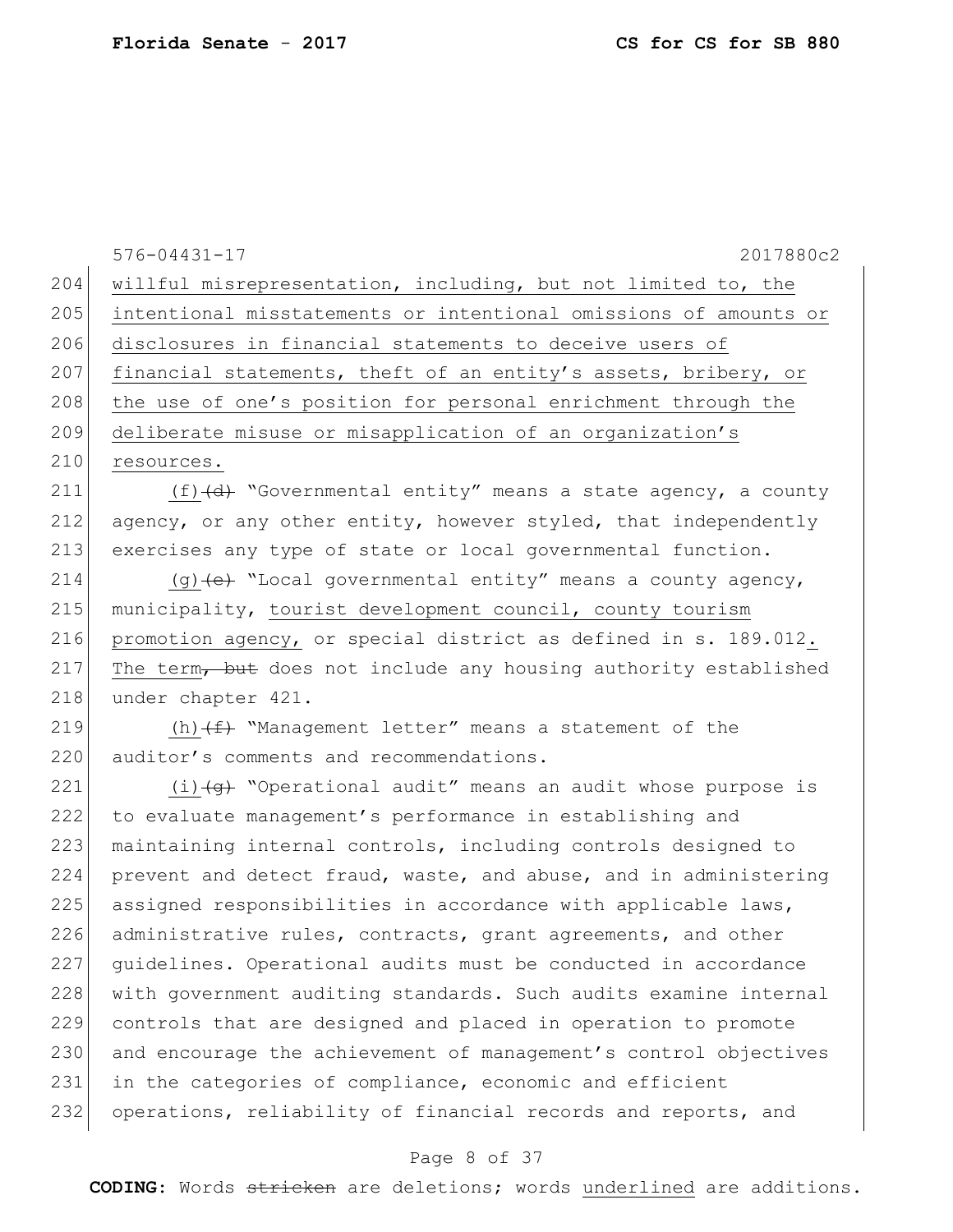576-04431-17 2017880c2 233 safeguarding of assets, and identify weaknesses in those 234 internal controls. 235  $(i)$  (i)  $(h)$  "Performance audit" means an examination of a 236 program, activity, or function of a governmental entity, 237 conducted in accordance with applicable government auditing 238 standards or auditing and evaluation standards of other 239 appropriate authoritative bodies. The term includes an 240 examination of issues related to: 241 1. Economy, efficiency, or effectiveness of the program. 242 2. Structure or design of the program to accomplish its 243 goals and objectives. 244 3. Adequacy of the program to meet the needs identified by 245 the Legislature or governing body. 246 4. Alternative methods of providing program services or 247 products. 248 5. Goals, objectives, and performance measures used by the 249 agency to monitor and report program accomplishments.  $250$  6. The accuracy or adequacy of public documents, reports, 251 or requests prepared under the program by state agencies. 252 7. Compliance of the program with appropriate policies, 253 rules, or laws. 254 8. Any other issues related to governmental entities as 255 directed by the Legislative Auditing Committee. 256  $(k)$   $(i)$   $(i)$  "Political subdivision" means a separate agency or 257 unit of local government created or established by law and 258 includes, but is not limited to, the following and the officers 259 thereof: authority, board, branch, bureau, city, commission, 260 consolidated government, county, department, district, 261 institution, metropolitan government, municipality, office,

#### Page 9 of 37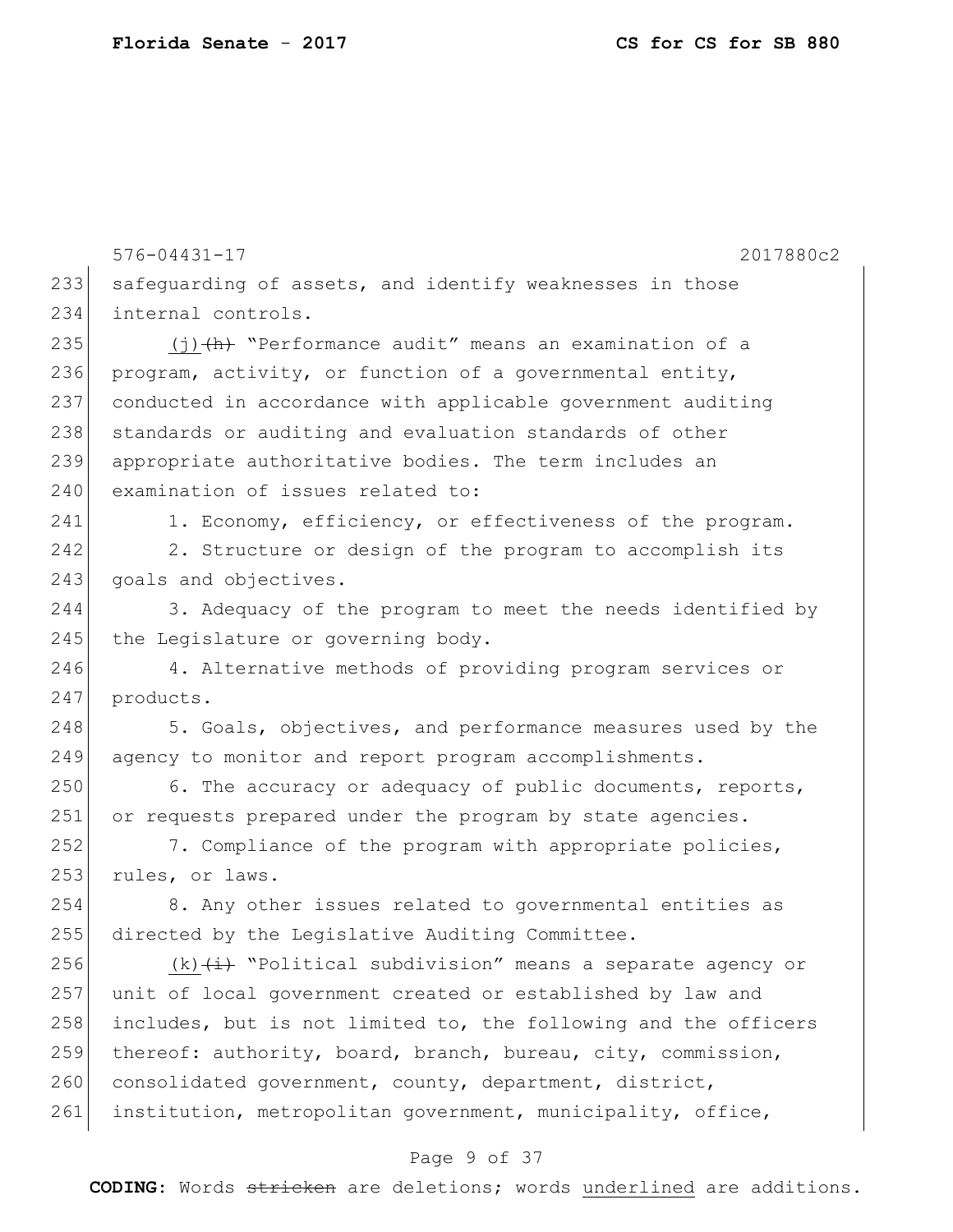576-04431-17 2017880c2 262 officer, public corporation, town, or village. 263 (1) $\left(\frac{1}{1}\right)$  "State agency" means a separate agency or unit of 264 state government created or established by law and includes, but 265 is not limited to, the following and the officers thereof: 266 authority, board, branch, bureau, commission, department, 267 division, institution, office, officer, or public corporation, 268 as the case may be, except any such agency or unit within the 269 legislative branch of state government other than the Florida 270 Public Service Commission. 271 (m) "Waste" means the act of using or expending resources 272 unreasonably, carelessly, extravagantly, or for no useful 273 purpose. 274 (2) DUTIES.—The Auditor General shall: 275 (j) Conduct audits of local governmental entities when 276 determined to be necessary by the Auditor General, when directed 277 by the Legislative Auditing Committee, or when otherwise 278 required by law. No later than 18 months after the release of 279 the audit report, the Auditor General shall perform such 280 appropriate followup procedures as he or she deems necessary to 281 determine the audited entity's progress in addressing the 282 findings and recommendations contained within the Auditor 283 General's previous report. The Auditor General shall notify each 284 member of the audited entity's governing body and the 285 Legislative Auditing Committee of the results of his or her 286 determination. For purposes of this paragraph, local 287 governmental entities do not include water management districts. 288 289 The Auditor General shall perform his or her duties 290 independently but under the general policies established by the

#### Page 10 of 37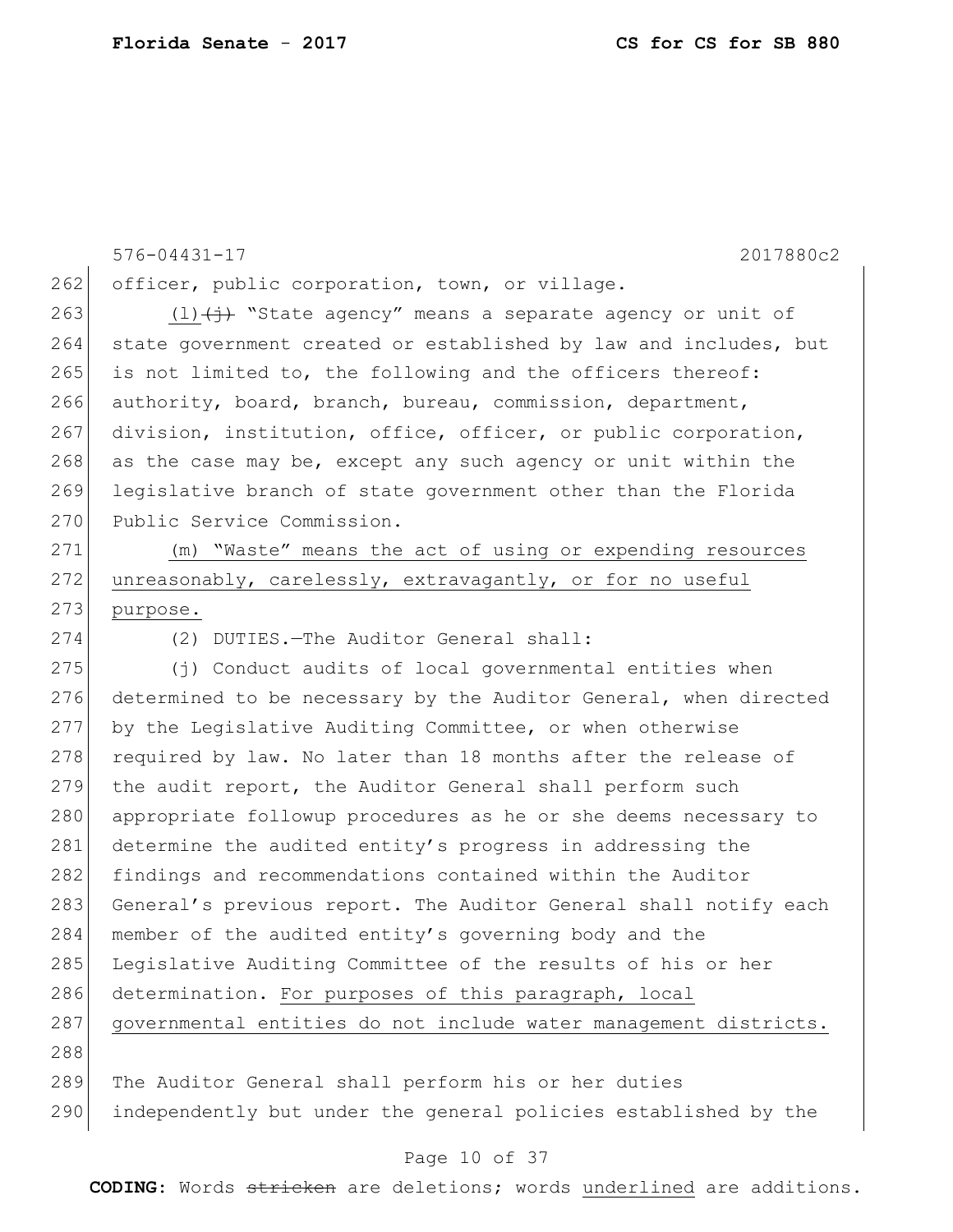|     | $576 - 04431 - 17$<br>2017880c2                                  |
|-----|------------------------------------------------------------------|
| 291 | Legislative Auditing Committee. This subsection does not limit   |
| 292 | the Auditor General's discretionary authority to conduct other   |
| 293 | audits or engagements of governmental entities as authorized in  |
| 294 | subsection (3).                                                  |
| 295 | (3) AUTHORITY FOR AUDITS AND OTHER ENGAGEMENTS. - The Auditor    |
| 296 | General may, pursuant to his or her own authority, or at the     |
| 297 | direction of the Legislative Auditing Committee, conduct audits  |
| 298 | or other engagements as determined appropriate by the Auditor    |
| 299 | General of:                                                      |
| 300 | (u) The Florida Virtual School pursuant to s. 1002.37.           |
| 301 | (x) Tourist development councils and county tourism              |
| 302 | promotion agencies.                                              |
| 303 | (7) AUDITOR GENERAL REPORTING REQUIREMENTS.-                     |
| 304 | (i) The Auditor General shall annually transmit by July 15,      |
| 305 | to the President of the Senate, the Speaker of the House of      |
| 306 | Representatives, and the Department of Financial Services, a     |
| 307 | list of all school districts, charter schools, charter technical |
| 308 | career centers, Florida College System institutions, state       |
| 309 | universities, and local governmental entities water management   |
| 310 | districts that have failed to comply with the transparency       |
| 311 | requirements as identified in the audit reports reviewed         |
| 312 | pursuant to paragraph (b) and those conducted pursuant to        |
| 313 | subsection (2).                                                  |
| 314 | Section 3. Paragraph (d) of subsection (2) of section            |
| 315 | 28.35, Florida Statutes, is amended to read:                     |
| 316 | 28.35 Florida Clerks of Court Operations Corporation.-           |
| 317 | (2) The duties of the corporation shall include the              |
| 318 | following:                                                       |
| 319 | (d) Developing and certifying a uniform system of workload       |
|     | Page 11 of 37                                                    |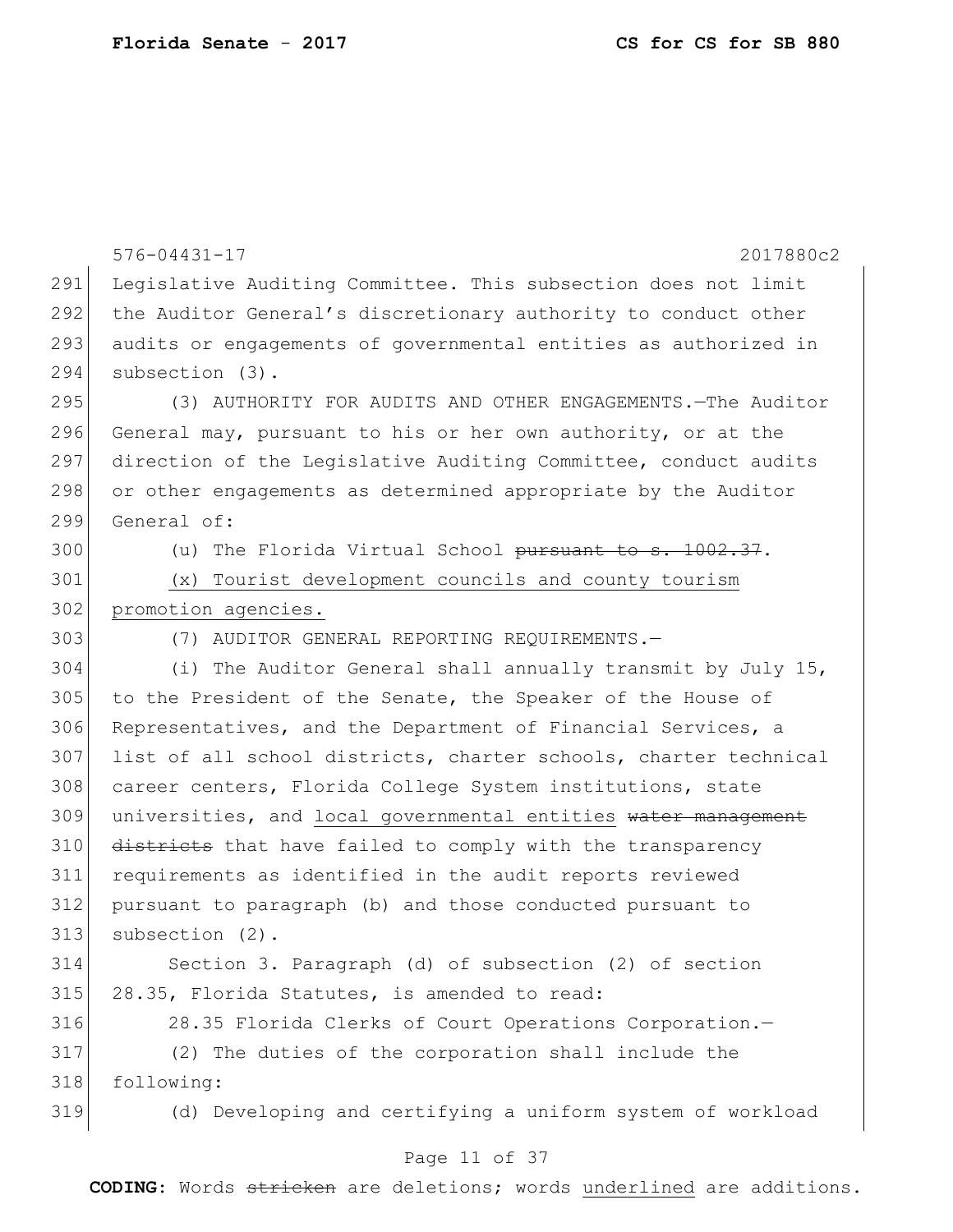576-04431-17 2017880c2 measures and applicable workload standards for court-related functions as developed by the corporation and clerk workload performance in meeting the workload performance standards. These workload measures and workload performance standards shall be designed to facilitate an objective determination of the performance of each clerk in accordance with minimum standards 326 for fiscal management, operational efficiency, and effective 327 collection of fines, fees, service charges, and court costs. The corporation shall develop the workload measures and workload performance standards in consultation with the Legislature. When the corporation finds a clerk has not met the workload performance standards, the corporation shall identify the nature of each deficiency and any corrective action recommended and taken by the affected clerk of the court. For quarterly periods 334 ending on the last day of March, June, September, and December 335 of each year, the corporation shall notify the Legislature of any clerk not meeting workload performance standards and provide a copy of any corrective action plans. Such notifications shall be submitted no later than 45 days after the end of the preceding quarterly period. As used in this subsection, the term:

 1. "Workload measures" means the measurement of the activities and frequency of the work required for the clerk to adequately perform the court-related duties of the office as defined by the membership of the Florida Clerks of Court 345 Operations Corporation.

 2. "Workload performance standards" means the standards developed to measure the timeliness and effectiveness of the activities that are accomplished by the clerk in the performance

#### Page 12 of 37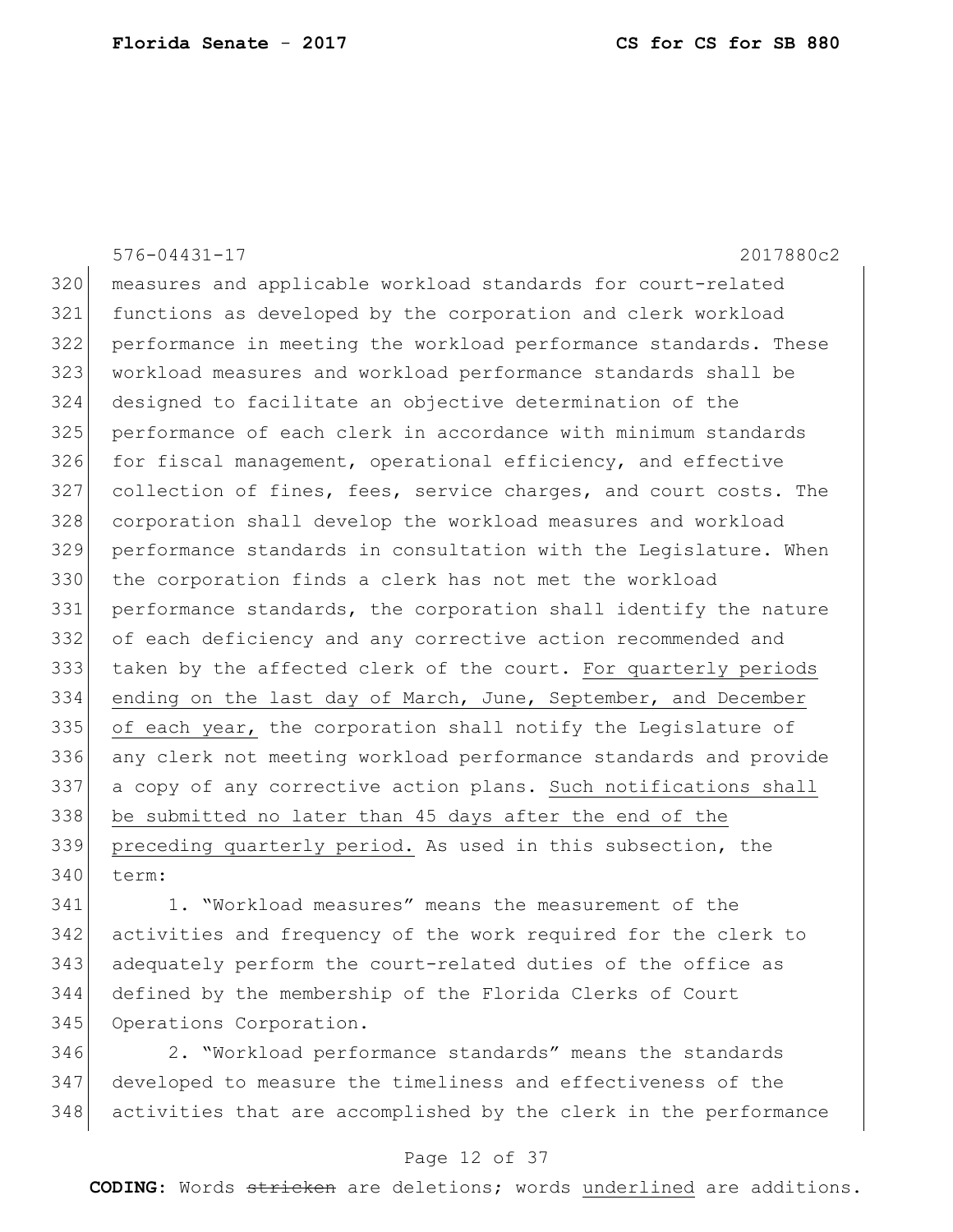|     | $576 - 04431 - 17$<br>2017880c2                                 |
|-----|-----------------------------------------------------------------|
| 349 | of the court-related duties of the office as defined by the     |
| 350 | membership of the Florida Clerks of Court Operations            |
| 351 | Corporation.                                                    |
| 352 | Section 4. Present subsections (6) and (7) of section           |
| 353 | 43.16, Florida Statutes, are renumbered as subsections (7) and  |
| 354 | (8), respectively, and a new subsection (6) is added to that    |
| 355 | section to read:                                                |
| 356 | 43.16 Justice Administrative Commission; membership, powers     |
| 357 | and duties.-                                                    |
| 358 | (6) The commission, each state attorney, each public            |
| 359 | defender, the criminal conflict and civil regional counsel, the |
| 360 | capital collateral regional counsel, and the Guardian Ad Litem  |
| 361 | Program shall establish and maintain internal controls designed |
| 362 | to:                                                             |
| 363 | (a) Prevent and detect fraud, waste, and abuse as defined       |
| 364 | in $s. 11.45(1)$ .                                              |
| 365 | (b) Promote and encourage compliance with applicable laws,      |
| 366 | rules, contracts, grant agreements, and best practices.         |
| 367 | (c) Support economical and efficient operations.                |
| 368 | (d) Ensure reliability of financial records and reports.        |
| 369 | (e) Safeguard assets.                                           |
| 370 | Section 5. Subsection (6) of section 112.061, Florida           |
| 371 | Statutes, is amended, and subsection (16) is added to that      |
| 372 | section, to read:                                               |
| 373 | 112.061 Per diem and travel expenses of public officers,        |
| 374 | employees, and authorized persons.-                             |
| 375 | (6) RATES OF PER DIEM AND SUBSISTENCE ALLOWANCE.-For            |
| 376 | purposes of reimbursement rates and methods of calculation, per |
| 377 | diem and subsistence allowances are provided as follows:        |
|     | Page 13 of 37                                                   |
|     |                                                                 |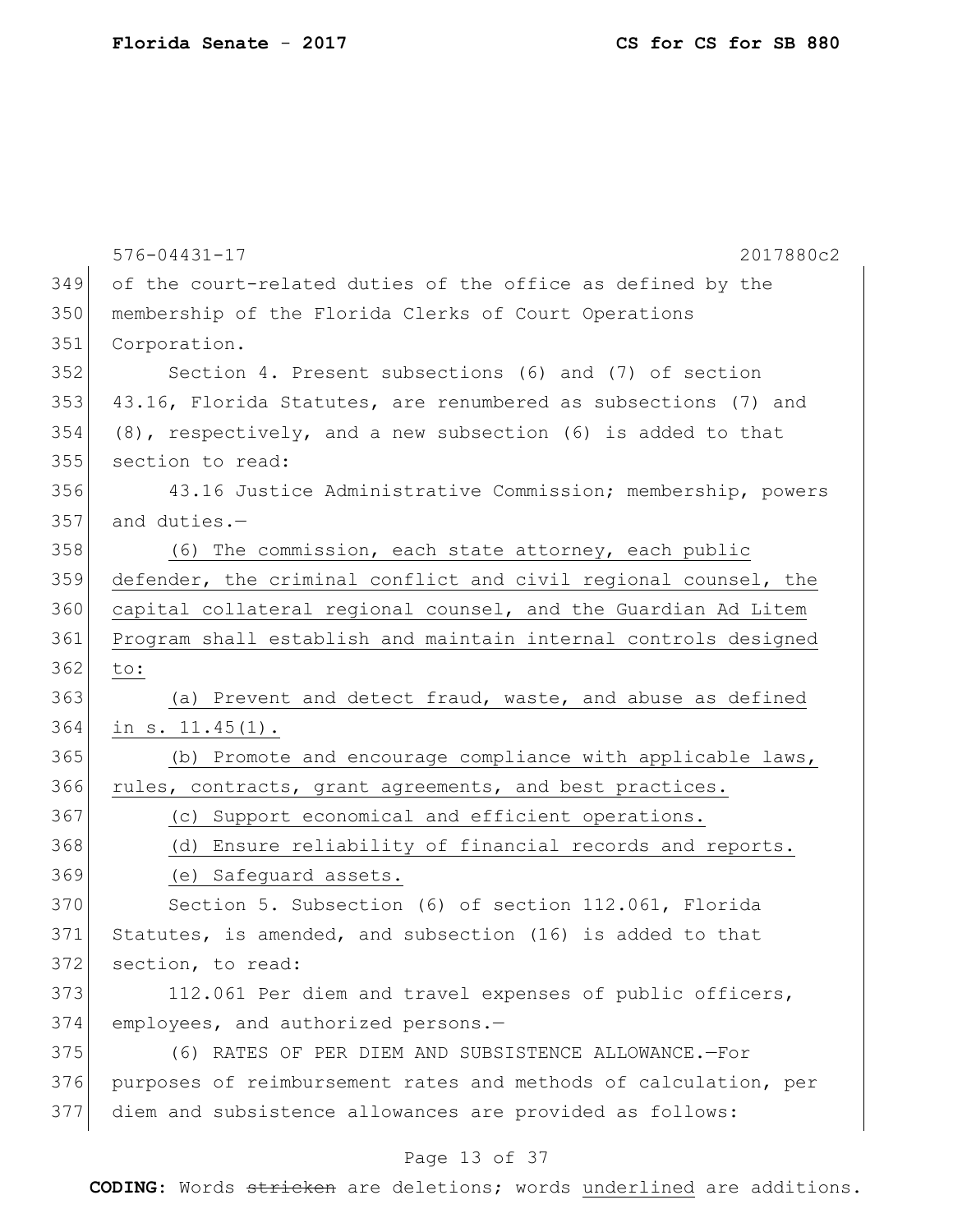| 2017880c2<br>$576 - 04431 - 17$<br>378<br>(a) All travelers shall be allowed for subsistence when<br>379<br>traveling to a convention or conference or when traveling within<br>380<br>or outside the state in order to conduct bona fide state<br>381<br>business, which convention, conference, or business serves a<br>382<br>direct and lawful public purpose with relation to the public<br>383<br>agency served by the person attending such meeting or conducting<br>384<br>such business, either of the following for each day of such<br>385<br>travel at the option of the traveler:<br>386<br>1. Eighty dollars per diem; or<br>387<br>2. If actual expenses exceed \$80, the amounts permitted in<br>388<br>paragraph (b) for subsistence, plus actual expenses for lodging<br>389<br>at a single-occupancy rate, except as provided in paragraph $(c)$ ,<br>390<br>to be substantiated by paid bills therefor.<br>391<br>392<br>When lodging or meals are provided at a state institution, the<br>393<br>traveler shall be reimbursed only for the actual expenses of<br>394<br>such lodging or meals, not to exceed the maximum provided for in<br>395<br>this subsection.<br>396<br>(b) All travelers shall be allowed the following amounts<br>397<br>for subsistence while on Class C travel on official business as<br>398<br>provided in paragraph (5)(b):<br>399<br>1. Breakfast<br>\$6<br>400<br>2. Lunch \$11<br>3. Dinner \$19<br>401<br>402<br>(c) Actual expenses for lodging associated with the<br>403<br>attendance of an employee of a state agency or the judicial<br>404<br>branch at a meeting, conference, or convention organized or<br>405<br>sponsored in whole or in part by a state agency or the judicial<br>406<br>branch may not exceed \$150 per day. However, an employee may |  |
|--------------------------------------------------------------------------------------------------------------------------------------------------------------------------------------------------------------------------------------------------------------------------------------------------------------------------------------------------------------------------------------------------------------------------------------------------------------------------------------------------------------------------------------------------------------------------------------------------------------------------------------------------------------------------------------------------------------------------------------------------------------------------------------------------------------------------------------------------------------------------------------------------------------------------------------------------------------------------------------------------------------------------------------------------------------------------------------------------------------------------------------------------------------------------------------------------------------------------------------------------------------------------------------------------------------------------------------------------------------------------------------------------------------------------------------------------------------------------------------------------------------------------------------------------------------------------------------------------------------------------------------------------------------------------------------------------------------------------------------------------------------------------------------------------------------------------|--|
|                                                                                                                                                                                                                                                                                                                                                                                                                                                                                                                                                                                                                                                                                                                                                                                                                                                                                                                                                                                                                                                                                                                                                                                                                                                                                                                                                                                                                                                                                                                                                                                                                                                                                                                                                                                                                          |  |
|                                                                                                                                                                                                                                                                                                                                                                                                                                                                                                                                                                                                                                                                                                                                                                                                                                                                                                                                                                                                                                                                                                                                                                                                                                                                                                                                                                                                                                                                                                                                                                                                                                                                                                                                                                                                                          |  |
|                                                                                                                                                                                                                                                                                                                                                                                                                                                                                                                                                                                                                                                                                                                                                                                                                                                                                                                                                                                                                                                                                                                                                                                                                                                                                                                                                                                                                                                                                                                                                                                                                                                                                                                                                                                                                          |  |
|                                                                                                                                                                                                                                                                                                                                                                                                                                                                                                                                                                                                                                                                                                                                                                                                                                                                                                                                                                                                                                                                                                                                                                                                                                                                                                                                                                                                                                                                                                                                                                                                                                                                                                                                                                                                                          |  |
|                                                                                                                                                                                                                                                                                                                                                                                                                                                                                                                                                                                                                                                                                                                                                                                                                                                                                                                                                                                                                                                                                                                                                                                                                                                                                                                                                                                                                                                                                                                                                                                                                                                                                                                                                                                                                          |  |
|                                                                                                                                                                                                                                                                                                                                                                                                                                                                                                                                                                                                                                                                                                                                                                                                                                                                                                                                                                                                                                                                                                                                                                                                                                                                                                                                                                                                                                                                                                                                                                                                                                                                                                                                                                                                                          |  |
|                                                                                                                                                                                                                                                                                                                                                                                                                                                                                                                                                                                                                                                                                                                                                                                                                                                                                                                                                                                                                                                                                                                                                                                                                                                                                                                                                                                                                                                                                                                                                                                                                                                                                                                                                                                                                          |  |
|                                                                                                                                                                                                                                                                                                                                                                                                                                                                                                                                                                                                                                                                                                                                                                                                                                                                                                                                                                                                                                                                                                                                                                                                                                                                                                                                                                                                                                                                                                                                                                                                                                                                                                                                                                                                                          |  |
|                                                                                                                                                                                                                                                                                                                                                                                                                                                                                                                                                                                                                                                                                                                                                                                                                                                                                                                                                                                                                                                                                                                                                                                                                                                                                                                                                                                                                                                                                                                                                                                                                                                                                                                                                                                                                          |  |
|                                                                                                                                                                                                                                                                                                                                                                                                                                                                                                                                                                                                                                                                                                                                                                                                                                                                                                                                                                                                                                                                                                                                                                                                                                                                                                                                                                                                                                                                                                                                                                                                                                                                                                                                                                                                                          |  |
|                                                                                                                                                                                                                                                                                                                                                                                                                                                                                                                                                                                                                                                                                                                                                                                                                                                                                                                                                                                                                                                                                                                                                                                                                                                                                                                                                                                                                                                                                                                                                                                                                                                                                                                                                                                                                          |  |
|                                                                                                                                                                                                                                                                                                                                                                                                                                                                                                                                                                                                                                                                                                                                                                                                                                                                                                                                                                                                                                                                                                                                                                                                                                                                                                                                                                                                                                                                                                                                                                                                                                                                                                                                                                                                                          |  |
|                                                                                                                                                                                                                                                                                                                                                                                                                                                                                                                                                                                                                                                                                                                                                                                                                                                                                                                                                                                                                                                                                                                                                                                                                                                                                                                                                                                                                                                                                                                                                                                                                                                                                                                                                                                                                          |  |
|                                                                                                                                                                                                                                                                                                                                                                                                                                                                                                                                                                                                                                                                                                                                                                                                                                                                                                                                                                                                                                                                                                                                                                                                                                                                                                                                                                                                                                                                                                                                                                                                                                                                                                                                                                                                                          |  |
|                                                                                                                                                                                                                                                                                                                                                                                                                                                                                                                                                                                                                                                                                                                                                                                                                                                                                                                                                                                                                                                                                                                                                                                                                                                                                                                                                                                                                                                                                                                                                                                                                                                                                                                                                                                                                          |  |
|                                                                                                                                                                                                                                                                                                                                                                                                                                                                                                                                                                                                                                                                                                                                                                                                                                                                                                                                                                                                                                                                                                                                                                                                                                                                                                                                                                                                                                                                                                                                                                                                                                                                                                                                                                                                                          |  |
|                                                                                                                                                                                                                                                                                                                                                                                                                                                                                                                                                                                                                                                                                                                                                                                                                                                                                                                                                                                                                                                                                                                                                                                                                                                                                                                                                                                                                                                                                                                                                                                                                                                                                                                                                                                                                          |  |
|                                                                                                                                                                                                                                                                                                                                                                                                                                                                                                                                                                                                                                                                                                                                                                                                                                                                                                                                                                                                                                                                                                                                                                                                                                                                                                                                                                                                                                                                                                                                                                                                                                                                                                                                                                                                                          |  |
|                                                                                                                                                                                                                                                                                                                                                                                                                                                                                                                                                                                                                                                                                                                                                                                                                                                                                                                                                                                                                                                                                                                                                                                                                                                                                                                                                                                                                                                                                                                                                                                                                                                                                                                                                                                                                          |  |
|                                                                                                                                                                                                                                                                                                                                                                                                                                                                                                                                                                                                                                                                                                                                                                                                                                                                                                                                                                                                                                                                                                                                                                                                                                                                                                                                                                                                                                                                                                                                                                                                                                                                                                                                                                                                                          |  |
|                                                                                                                                                                                                                                                                                                                                                                                                                                                                                                                                                                                                                                                                                                                                                                                                                                                                                                                                                                                                                                                                                                                                                                                                                                                                                                                                                                                                                                                                                                                                                                                                                                                                                                                                                                                                                          |  |
|                                                                                                                                                                                                                                                                                                                                                                                                                                                                                                                                                                                                                                                                                                                                                                                                                                                                                                                                                                                                                                                                                                                                                                                                                                                                                                                                                                                                                                                                                                                                                                                                                                                                                                                                                                                                                          |  |
|                                                                                                                                                                                                                                                                                                                                                                                                                                                                                                                                                                                                                                                                                                                                                                                                                                                                                                                                                                                                                                                                                                                                                                                                                                                                                                                                                                                                                                                                                                                                                                                                                                                                                                                                                                                                                          |  |
|                                                                                                                                                                                                                                                                                                                                                                                                                                                                                                                                                                                                                                                                                                                                                                                                                                                                                                                                                                                                                                                                                                                                                                                                                                                                                                                                                                                                                                                                                                                                                                                                                                                                                                                                                                                                                          |  |
|                                                                                                                                                                                                                                                                                                                                                                                                                                                                                                                                                                                                                                                                                                                                                                                                                                                                                                                                                                                                                                                                                                                                                                                                                                                                                                                                                                                                                                                                                                                                                                                                                                                                                                                                                                                                                          |  |
|                                                                                                                                                                                                                                                                                                                                                                                                                                                                                                                                                                                                                                                                                                                                                                                                                                                                                                                                                                                                                                                                                                                                                                                                                                                                                                                                                                                                                                                                                                                                                                                                                                                                                                                                                                                                                          |  |
|                                                                                                                                                                                                                                                                                                                                                                                                                                                                                                                                                                                                                                                                                                                                                                                                                                                                                                                                                                                                                                                                                                                                                                                                                                                                                                                                                                                                                                                                                                                                                                                                                                                                                                                                                                                                                          |  |
|                                                                                                                                                                                                                                                                                                                                                                                                                                                                                                                                                                                                                                                                                                                                                                                                                                                                                                                                                                                                                                                                                                                                                                                                                                                                                                                                                                                                                                                                                                                                                                                                                                                                                                                                                                                                                          |  |
|                                                                                                                                                                                                                                                                                                                                                                                                                                                                                                                                                                                                                                                                                                                                                                                                                                                                                                                                                                                                                                                                                                                                                                                                                                                                                                                                                                                                                                                                                                                                                                                                                                                                                                                                                                                                                          |  |
|                                                                                                                                                                                                                                                                                                                                                                                                                                                                                                                                                                                                                                                                                                                                                                                                                                                                                                                                                                                                                                                                                                                                                                                                                                                                                                                                                                                                                                                                                                                                                                                                                                                                                                                                                                                                                          |  |

# Page 14 of 37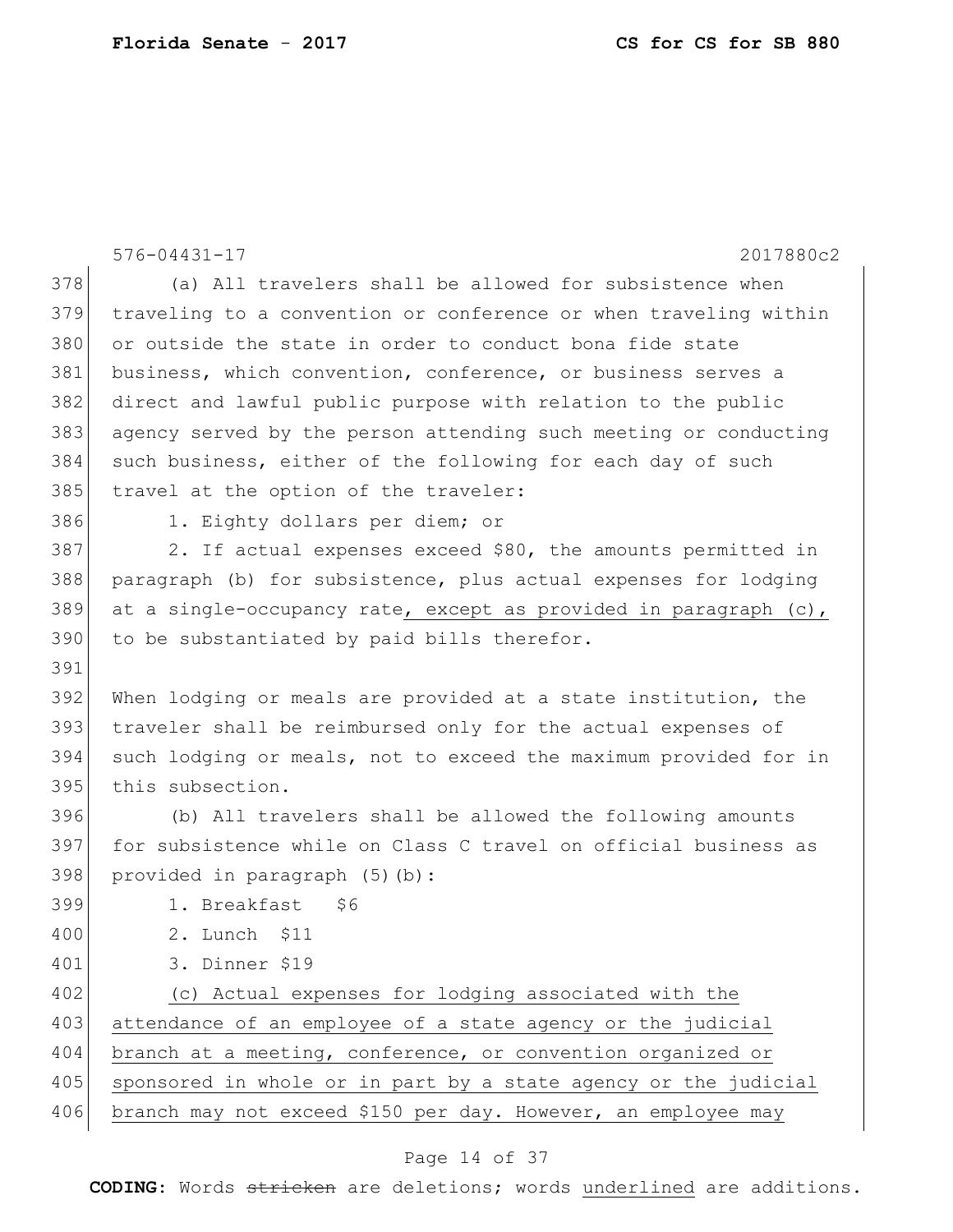|     | $576 - 04431 - 17$<br>2017880c2                                   |
|-----|-------------------------------------------------------------------|
| 407 | expend his or her own funds for any lodging expenses that exceed  |
| 408 | \$150 per day. For purposes of this paragraph, a meeting does not |
| 409 | include travel activities for conducting an audit, examination,   |
| 410 | inspection, or investigation or travel activities related to a    |
| 411 | litigation or an emergency response.                              |
| 412 | (d) $(e)$ No one, whether traveling out of state or in state,     |
| 413 | shall be reimbursed for any meal or lodging included in a         |
| 414 | convention or conference registration fee paid by the state.      |
| 415 | (16) STATEWIDE TRAVEL MANAGEMENT SYSTEM.-                         |
| 416 | (a) For purposes of this subsection, "statewide travel            |
| 417 | management system" means the system acquired by the Executive     |
| 418 | Office of the Governor to:                                        |
| 419 | 1. Standardize and automate agency travel management;             |
| 420 | 2. Allow for travel planning and approval, expense                |
| 421 | reporting, and reimbursement; and                                 |
| 422 | 3. Allow a person to query travel information by public           |
| 423 | employee or officer name and position title, purpose of travel,   |
| 424 | dates and location of travel, mode of travel, confirmation of     |
| 425 | agency head or designee authorization if required, and total      |
| 426 | travel cost.                                                      |
| 427 | (b) All agencies and the judicial branch must report public       |
| 428 | officer and employee travel information in the statewide travel   |
| 429 | management system, including, but not limited to, officer or      |
| 430 | employee name and position title, purpose of travel, dates and    |
| 431 | location of travel, mode of travel, confirmation of agency head   |
| 432 | or designee authorization if required, and total travel cost. At  |
| 433 | a minimum, such information must be reported in the statewide     |
| 434 | travel management system on a monthly basis.                      |
| 435 | (c) All executive branch state agencies and the judicial          |

# Page 15 of 37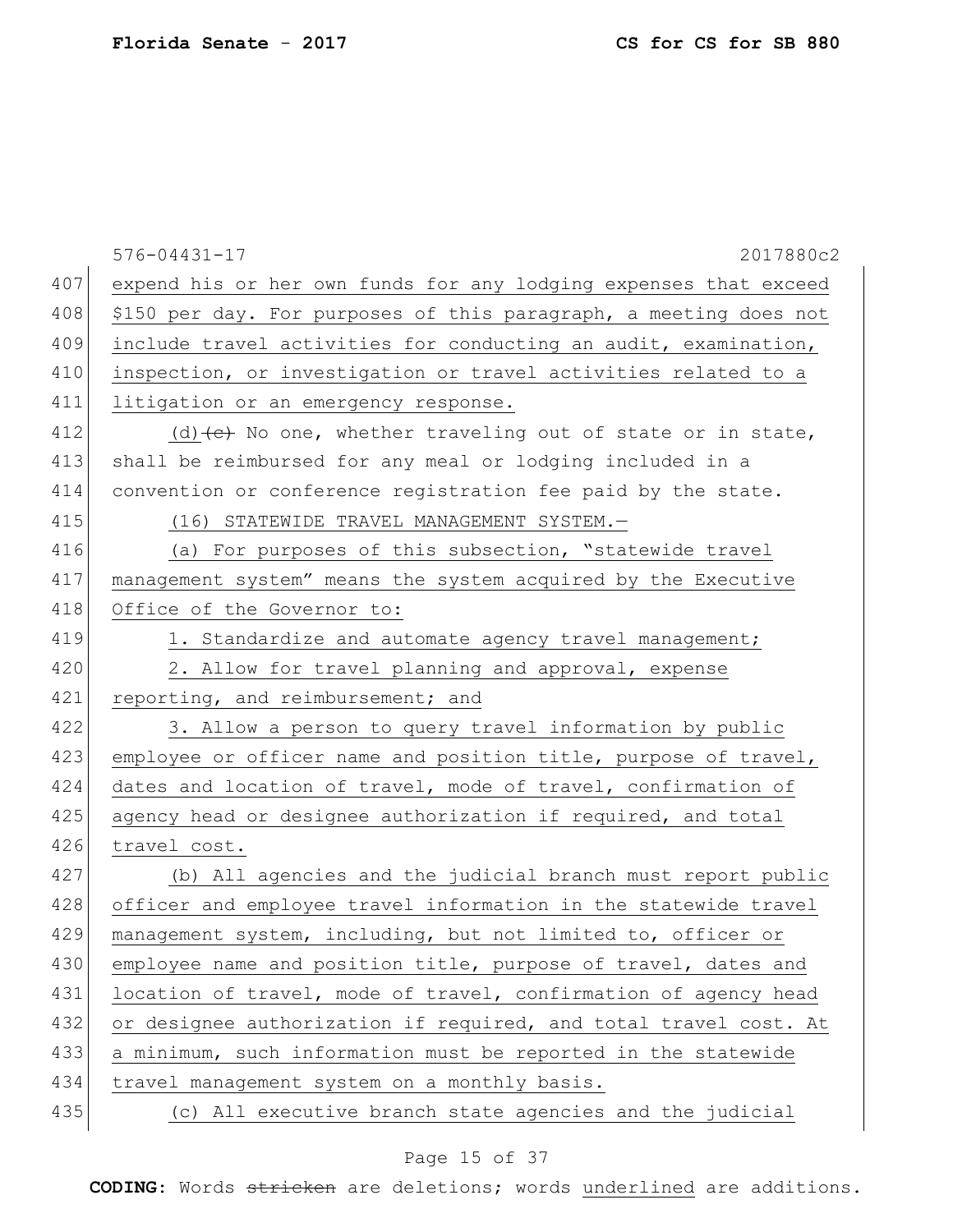|     | 2017880c2<br>$576 - 04431 - 17$                                  |
|-----|------------------------------------------------------------------|
| 436 | branch must use the statewide travel management system for       |
| 437 | purposes of travel authorization and reimbursement.              |
| 438 | Section 6. Paragraph (c) of subsection (3) of section            |
| 439 | 129.03, Florida Statutes, is amended to read:                    |
| 440 | 129.03 Preparation and adoption of budget.-                      |
| 441 | (3) The county budget officer, after tentatively                 |
| 442 | ascertaining the proposed fiscal policies of the board for the   |
| 443 | next fiscal year, shall prepare and present to the board a       |
| 444 | tentative budget for the next fiscal year for each of the funds  |
| 445 | provided in this chapter, including all estimated receipts,      |
| 446 | taxes to be levied, and balances expected to be brought forward  |
| 447 | and all estimated expenditures, reserves, and balances to be     |
| 448 | carried over at the end of the year.                             |
| 449 | (c) The board shall hold public hearings to adopt tentative      |
| 450 | and final budgets pursuant to s. 200.065. The hearings shall be  |
| 451 | primarily for the purpose of hearing requests and complaints     |
| 452 | from the public regarding the budgets and the proposed tax       |
| 453 | levies and for explaining the budget and any proposed or adopted |
| 454 | amendments. The tentative budget must be posted on the county's  |
| 455 | official website at least 2 days before the public hearing to    |
| 456 | consider such budget and must remain on the website for at least |
| 457 | 45 days. The final budget must be posted on the website within   |
| 458 | 30 days after adoption and must remain on the website for at     |
| 459 | least 2 years. The tentative budgets, adopted tentative budgets, |
| 460 | and final budgets shall be filed in the office of the county     |
| 461 | auditor as a public record. Sufficient reference in words and    |
| 462 | figures to identify the particular transactions must shall be    |
| 463 | made in the minutes of the board to record its actions with      |
| 464 | reference to the budgets.                                        |
|     |                                                                  |

# Page 16 of 37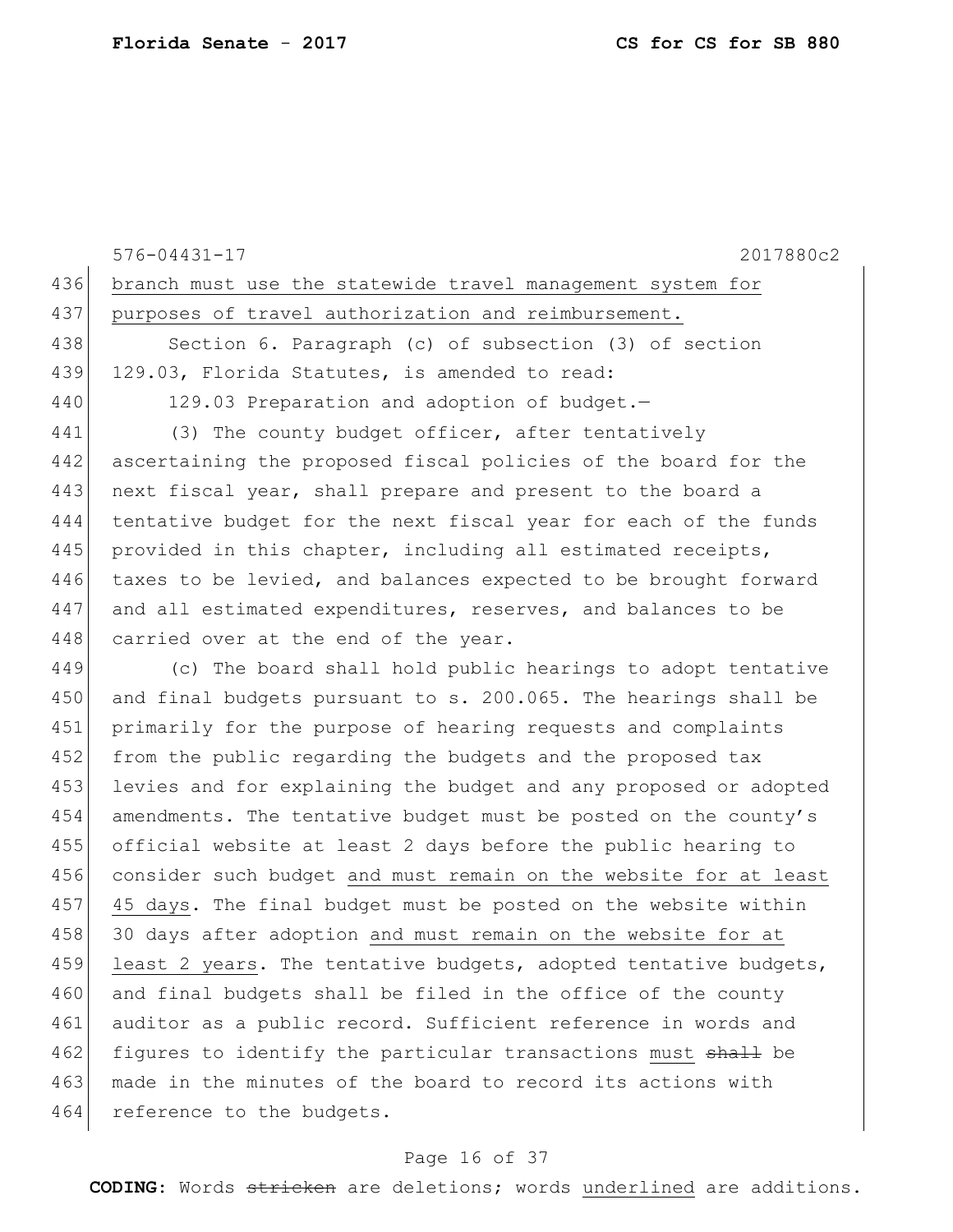576-04431-17 2017880c2 465 Section 7. Paragraph (f) of subsection (2) of section 466 129.06, Florida Statutes, is amended to read: 467 129.06 Execution and amendment of budget.-468 (2) The board at any time within a fiscal year may amend a 469 budget for that year, and may within the first 60 days of a 470 fiscal year amend the budget for the prior fiscal year, as 471 follows: 472 (f) Unless otherwise prohibited by law, if an amendment to 473 a budget is required for a purpose not specifically authorized 474 in paragraphs (a)-(e), the amendment may be authorized by 475 resolution or ordinance of the board of county commissioners 476 adopted following a public hearing. 477 1. The public hearing must be advertised at least 2 days, 478 but not more than 5 days, before the date of the hearing. The 479 advertisement must appear in a newspaper of paid general 480 circulation and must identify the name of the taxing authority, 481 the date, place, and time of the hearing, and the purpose of the 482 hearing. The advertisement must also identify each budgetary 483 fund to be amended, the source of the funds, the use of the 484 funds, and the total amount of each fund's appropriations. 485 2. If the board amends the budget pursuant to this 486 paragraph, the adopted amendment must be posted on the county's 487 official website within 5 days after adoption and must remain on 488 the website for at least 2 years. 489 Section 8. Subsections (3) and (5) of section 166.241, 490 Florida Statutes, are amended to read: 491 166.241 Fiscal years, budgets, and budget amendments. 492 (3) The tentative budget must be posted on the 493 municipality's official website at least 2 days before the

#### Page 17 of 37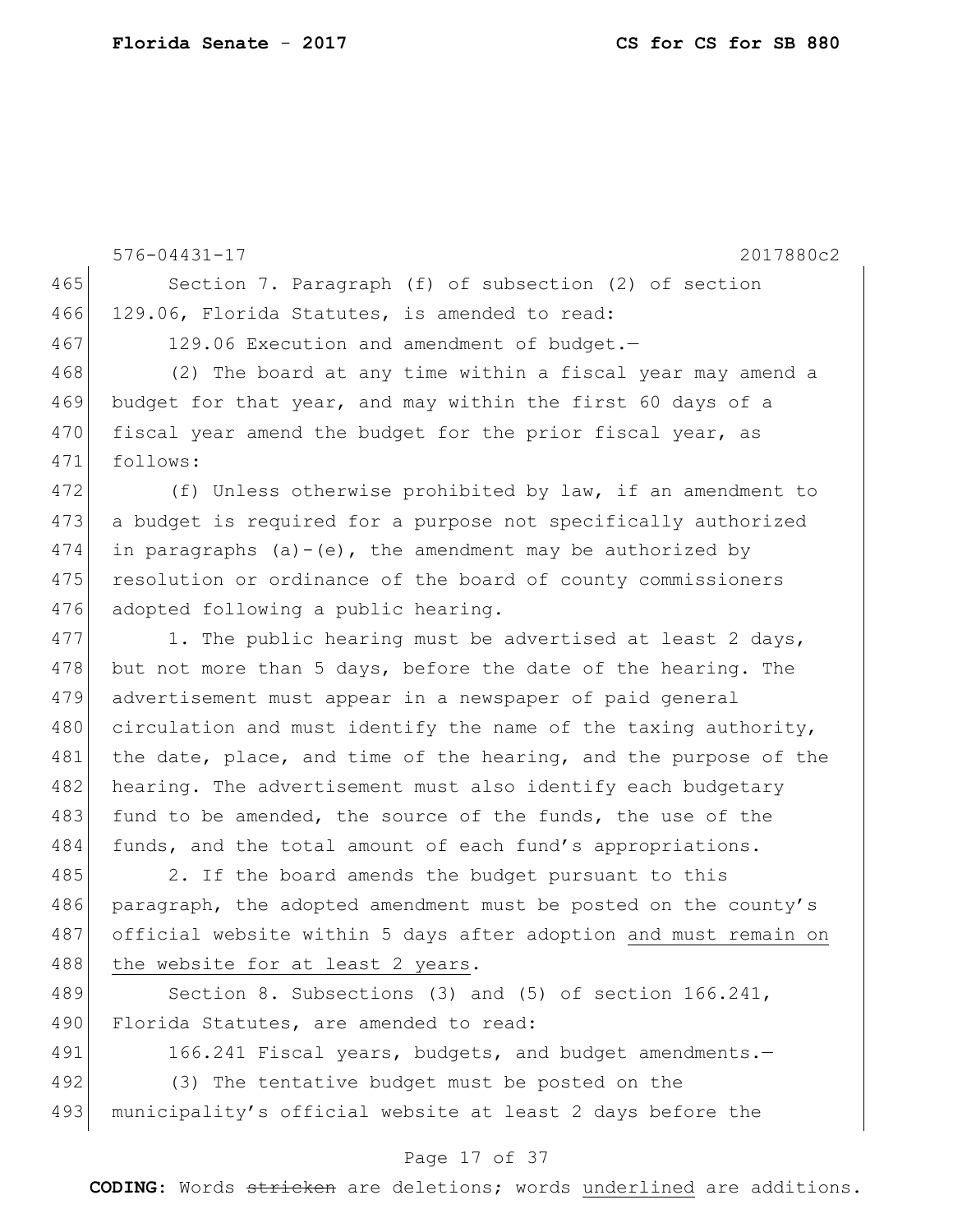576-04431-17 2017880c2 494 budget hearing, held pursuant to s. 200.065 or other law, to 495 consider such budget and must remain on the website for at least 496 45 days. The final adopted budget must be posted on the 497 municipality's official website within 30 days after adoption 498 and must remain on the website for at least 2 years. If the 499 municipality does not operate an official website, the 500 municipality must, within a reasonable period of time as 501 established by the county or counties in which the municipality 502 is located, transmit the tentative budget and final budget to 503 the manager or administrator of such county or counties who 504 shall post the budgets on the county's website.

505 (5) If the governing body of a municipality amends the 506 budget pursuant to paragraph  $(4)$  (c), the adopted amendment must 507 be posted on the official website of the municipality within 5 508 days after adoption and must remain on the website for at least 509 2 years. If the municipality does not operate an official 510 website, the municipality must, within a reasonable period of 511 time as established by the county or counties in which the 512 municipality is located, transmit the adopted amendment to the 513 manager or administrator of such county or counties who shall 514 post the adopted amendment on the county's website.

515 Section 9. Section 215.86, Florida Statutes, is amended to 516 read:

 215.86 Management systems and controls.—Each state agency and the judicial branch as defined in s. 216.011 shall establish and maintain management systems and internal controls designed 520 to:

521 (1) Prevent and detect fraud, waste, and abuse as defined 522 in s.  $11.45(1)$ . that

#### Page 18 of 37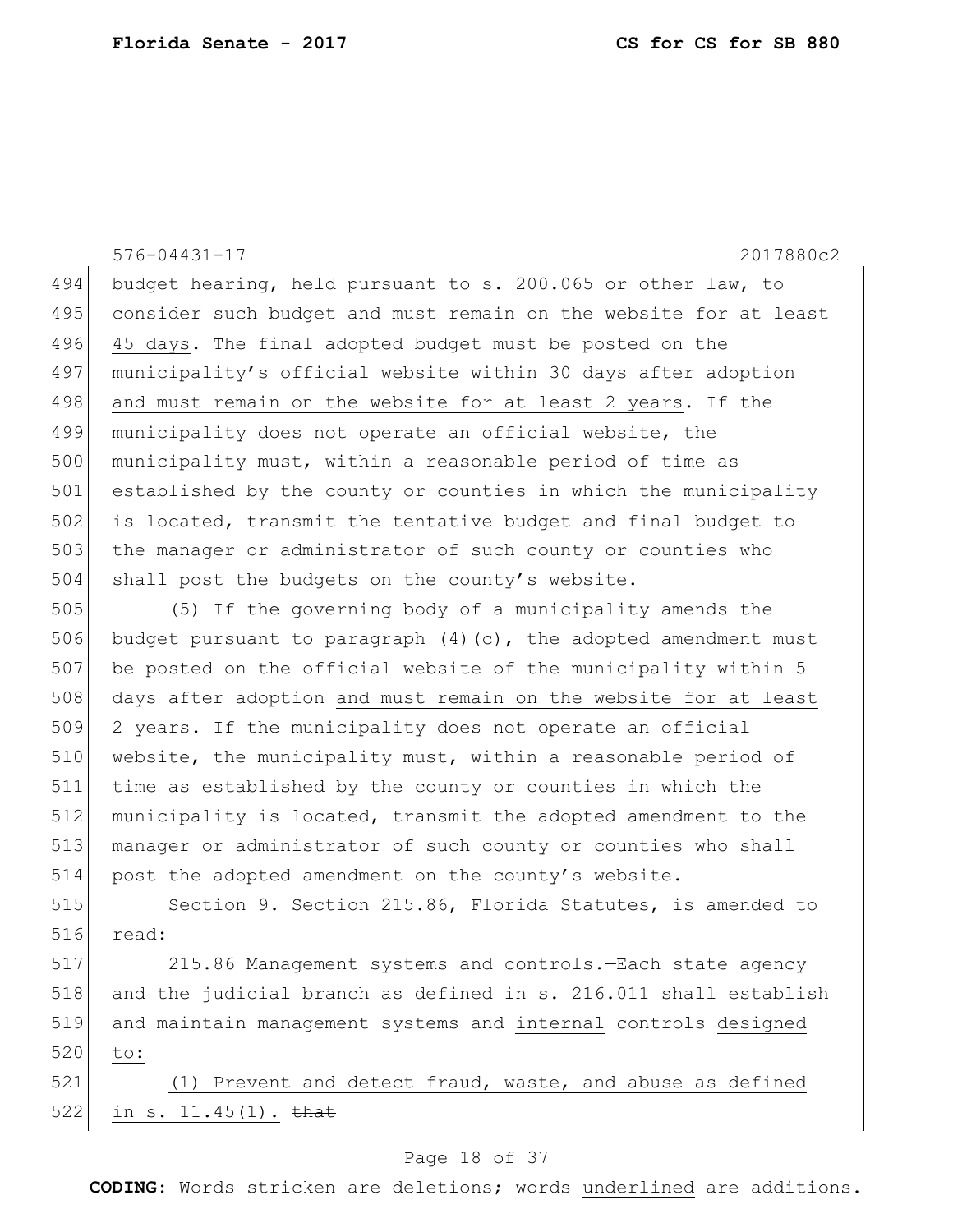|     | $576 - 04431 - 17$<br>2017880c2                                                          |
|-----|------------------------------------------------------------------------------------------|
| 523 | (2) Promote and encourage compliance with applicable laws,                               |
| 524 | rules, contracts, and grant agreements.+                                                 |
| 525 | (3) Support economical and economic, efficient, and                                      |
| 526 | effective operations.                                                                    |
| 527 | (4) Ensure reliability of financial records and reports. $\div$                          |
| 528 | (5) Safequard and safequarding of assets. Accounting                                     |
| 529 | systems and procedures shall be designed to fulfill the                                  |
| 530 | requirements of generally accepted accounting principles.                                |
| 531 | Section 10. Paragraph (a) of subsection (2) of section                                   |
| 532 | 215.97, Florida Statutes, is amended to read:                                            |
| 533 | 215.97 Florida Single Audit Act.-                                                        |
| 534 | (2) As used in this section, the term:                                                   |
| 535 | (a) "Audit threshold" means the threshold amount used to                                 |
| 536 | determine when a state single audit or project-specific audit of                         |
| 537 | a nonstate entity shall be conducted in accordance with this                             |
| 538 | section. Each nonstate entity that expends a total amount of                             |
| 539 | state financial assistance equal to or in excess of \$750,000 in                         |
| 540 | any fiscal year of such nonstate entity shall be required to                             |
| 541 | have a state single audit <sub>r</sub> or a project-specific audit <sub>r</sub> for such |
| 542 | fiscal year in accordance with the requirements of this section.                         |
| 543 | Every 2 years the Auditor General, After consulting with the                             |
| 544 | Executive Office of the Governor, the Department of Financial                            |
| 545 | Services, and all state awarding agencies, the Auditor General                           |
| 546 | shall periodically review the threshold amount for requiring                             |
| 547 | audits under this section and may recommend any appropriate                              |
| 548 | statutory change to revise the threshold amount in the annual                            |
| 549 | report submitted pursuant to s. 11.45(7) (h) to the Legislature                          |
| 550 | adjust such threshold amount consistent with the purposes of                             |
| 551 | this section.                                                                            |
|     |                                                                                          |

# Page 19 of 37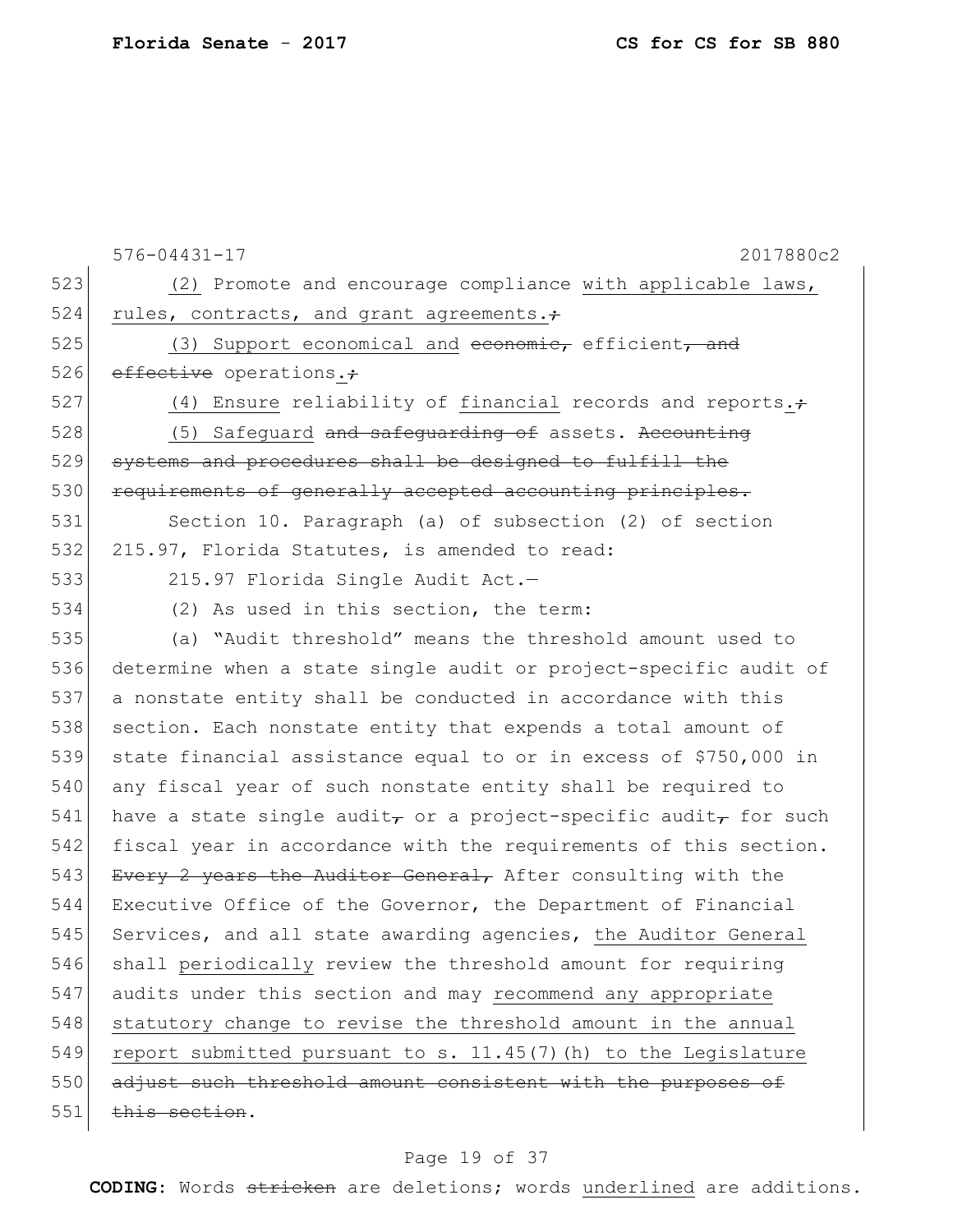576-04431-17 2017880c2 552 Section 11. Subsection (11) of section 215.985, Florida 553 Statutes, is amended to read: 554 215.985 Transparency in government spending.— 555 (11) Each water management district shall provide a monthly 556 financial statement in the form and manner prescribed by the 557 Department of Financial Services to the district's its governing 558 board and make such monthly financial statement available for 559 public access on its website. 560 Section 12. Paragraph (d) of subsection (1) and subsection 561 (2) of section 218.32, Florida Statutes, are amended to read: 562 218.32 Annual financial reports; local governmental 563 entities.-564 (1) 565 (d) Each local governmental entity that is required to 566 provide for an audit under s. 218.39(1) must submit a copy of 567 the audit report and annual financial report to the department 568 within 45 days after the completion of the audit report but no 569 later than 9 months after the end of the fiscal year. In 570 conducting an audit of a local governmental entity pursuant to 571 s. 218.39, an independent certified public accountant shall 572 determine whether the entity's annual financial report is in 573 agreement with the audited financial statements. If the audited 574 financial statements are not in agreement with the annual 575 financial report, the accountant shall specify and explain the 576 significant differences that exist between the audited financial 577 statements and the annual financial report. 578 (2) The department shall annually by December 1 file a

579 verified report with the Governor, the Legislature, the Auditor 580 General, and the Special District Accountability Program of the

#### Page 20 of 37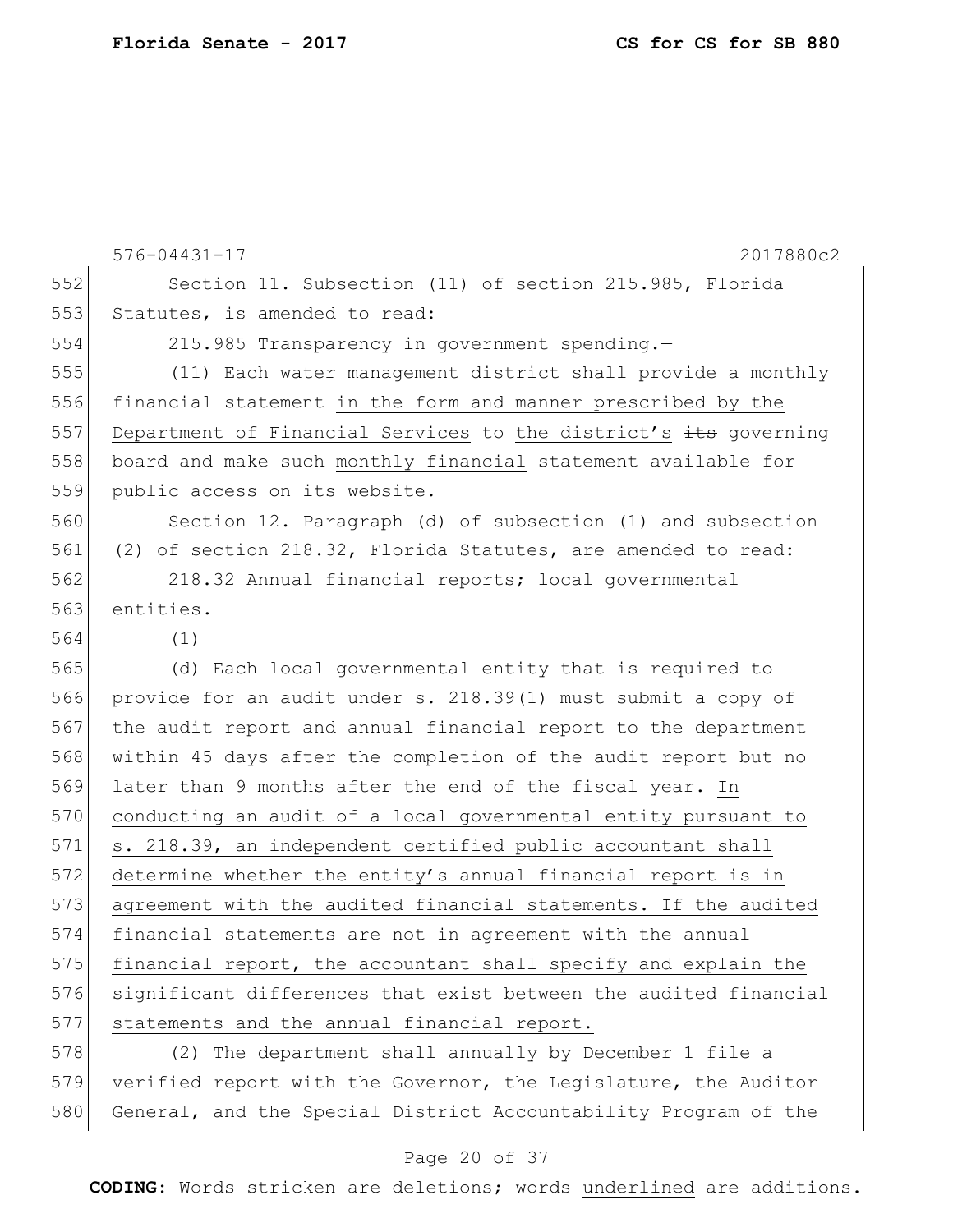576-04431-17 2017880c2 581 Department of Economic Opportunity showing the revenues, both 582 locally derived and derived from intergovernmental transfers, 583 and the expenditures of each local governmental entity, regional 584 planning council, local government finance commission, and 585 municipal power corporation that is required to submit an annual 586 financial report. In preparing the verified report, the 587 department may request additional information from the local 588 governmental entity. The information requested must be provided 589 to the department within 45 days after the request. If the local 590 governmental entity does not comply with the request, the 591 department shall notify the Legislative Auditing Committee, 592 which may take action pursuant to s.  $11.40(2)$ . The report must 593 include, but is not limited to: 594 (a) The total revenues and expenditures of each local

595 governmental entity that is a component unit included in the 596 annual financial report of the reporting entity.

597 (b) The amount of outstanding long-term debt by each local 598 governmental entity. For purposes of this paragraph, the term 599 "long-term debt" means any agreement or series of agreements to 600 pay money, which, at inception, contemplate terms of payment 601 exceeding 1 year in duration.

602 Section 13. Present subsection (3) of section 218.33, 603 Florida Statutes, is renumbered as subsection  $(4)$ , and a new 604 subsection (3) is added to that section to read:

605 218.33 Local governmental entities; establishment of 606 uniform fiscal years and accounting practices and procedures.-

607 (3) Each local governmental entity shall establish and 608 maintain internal controls designed to:

609 (a) Prevent and detect fraud, waste, and abuse as defined

#### Page 21 of 37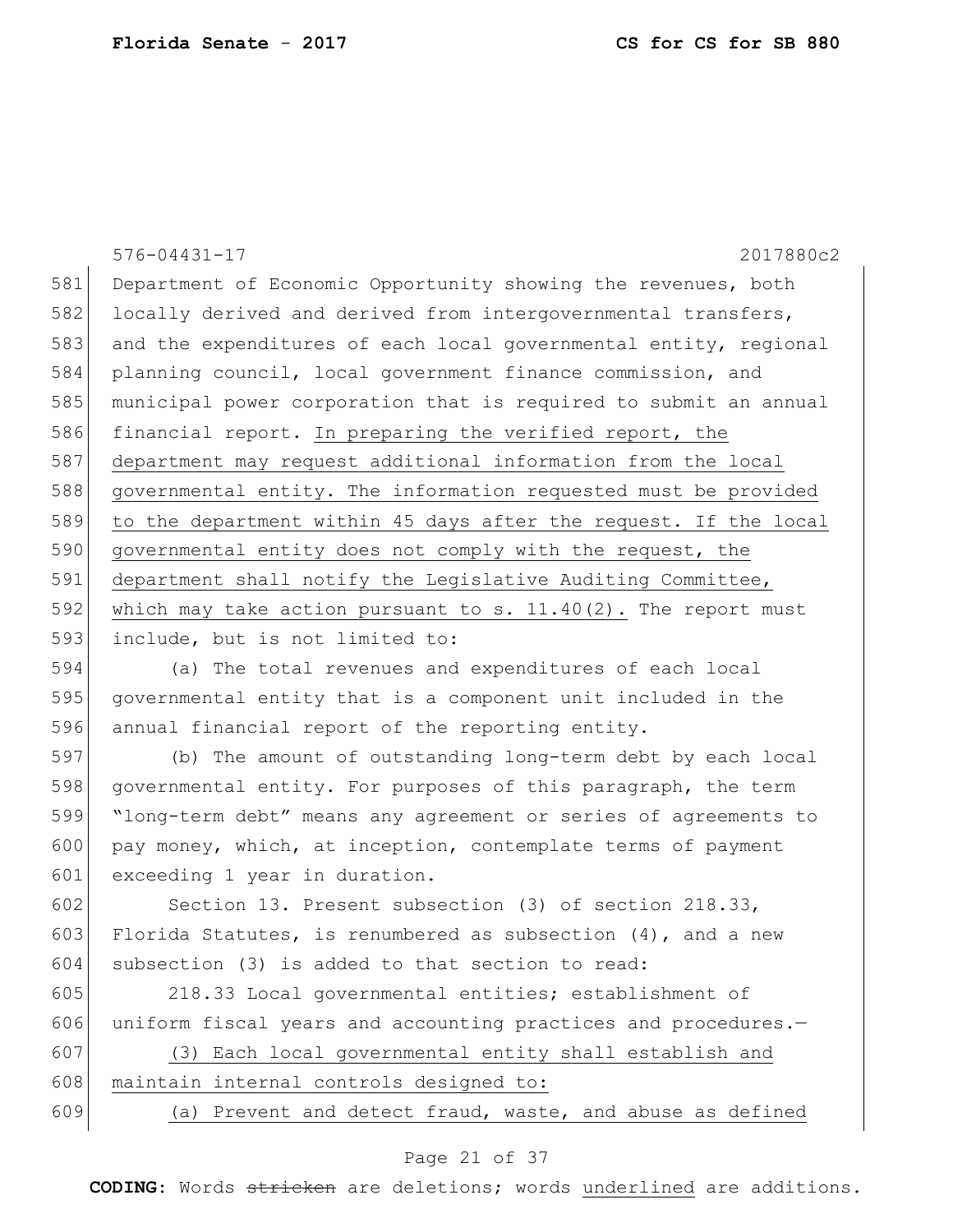|     | $576 - 04431 - 17$<br>2017880c2                                       |
|-----|-----------------------------------------------------------------------|
| 610 | in $s. 11.45(1)$ .                                                    |
| 611 | (b) Promote and encourage compliance with applicable laws,            |
| 612 | rules, contracts, grant agreements, and best practices.               |
| 613 | (c) Support economical and efficient operations.                      |
| 614 | (d) Ensure reliability of financial records and reports.              |
| 615 | (e) Safequard assets.                                                 |
| 616 | Section 14. Present subsections (8) through (12) of section           |
| 617 | 218.39, Florida Statutes, are renumbered as subsections (9)           |
| 618 | through $(13)$ , respectively, and a new subsection $(8)$ is added to |
| 619 | that section to read:                                                 |
| 620 | 218.39 Annual financial audit reports.-                               |
| 621 | (8) If the audit report includes a recommendation that was            |
| 622 | included in the preceding financial audit report but remains          |
| 623 | unaddressed, the governing body of the audited entity, within 60      |
| 624 | days after the delivery of the audit report to the governing          |
| 625 | body, shall indicate during a regularly scheduled public meeting      |
| 626 | whether it intends to take corrective action, the intended            |
| 627 | corrective action, and the timeframe for the corrective action.       |
| 628 | If the governing body indicates that it does not intend to take       |
| 629 | corrective action, it must explain its decision at the public         |
| 630 | meeting.                                                              |
| 631 | Section 15. Subsection (2) of section 218.391, Florida                |
| 632 | Statutes, is amended, and subsections (9) through (13) are added      |
| 633 | to that section, to read:                                             |
| 634 | 218.391 Auditor selection procedures.-                                |
| 635 | (2) The governing body of a charter county, municipality,             |
| 636 | special district, district school board, charter school, or           |
| 637 | charter technical career center shall establish an audit              |
| 638 | committee.                                                            |

# Page 22 of 37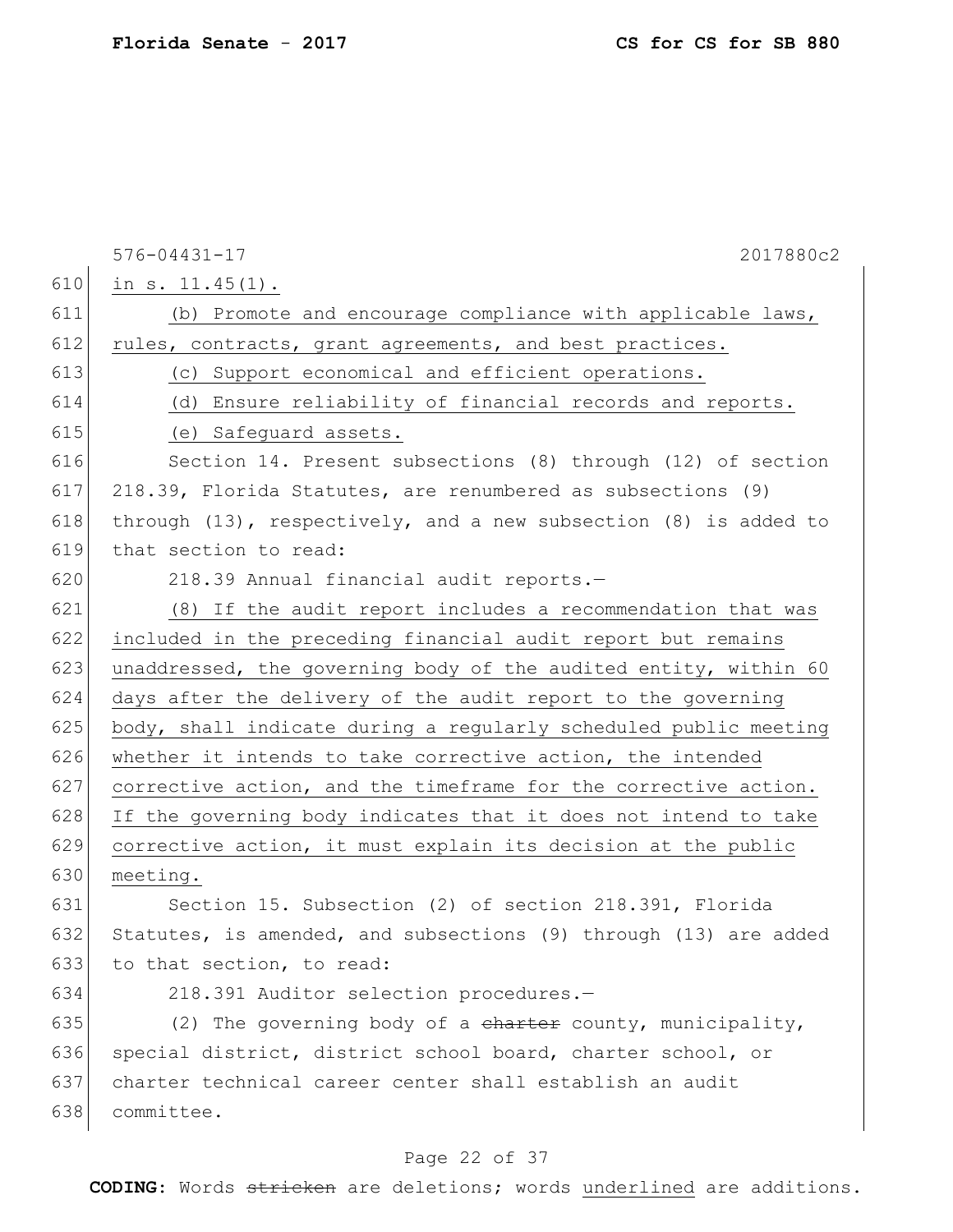|     | $576 - 04431 - 17$<br>2017880c2                                    |
|-----|--------------------------------------------------------------------|
| 639 | (a) The audit committee for a county Each noncharter county        |
| 640 | shall establish an audit committee that, at a minimum, shall       |
| 641 | consist of each of the county officers elected pursuant to the     |
| 642 | county charter or s. $1(d)$ , Art. VIII of the State Constitution, |
| 643 | or their respective designees a designee, and one member of the    |
| 644 | board of county commissioners or its designee.                     |
| 645 | (b) The audit committee for a municipality, special                |
| 646 | district, district school board, charter school, or charter        |
| 647 | technical career center shall consist of at least three members.   |
| 648 | One member of the audit committee must be a member of the          |
| 649 | governing body of an entity specified in this paragraph, who       |
| 650 | shall also serve as the chair of the committee.                    |
| 651 | (c) An employee, the chief executive officer, or the chief         |
| 652 | financial officer of the county, municipality, special district,   |
| 653 | district school board, charter school, or charter technical        |
| 654 | career center may not serve as a member of an audit committee      |
| 655 | established under this subsection.                                 |
| 656 | (d) The primary purpose of the audit committee is to assist        |
| 657 | the governing body in selecting an auditor to conduct the annual   |
| 658 | financial audit required in s. 218.39; however, the audit          |
| 659 | committee may serve other audit oversight purposes as determined   |
| 660 | by the entity's governing body. The public may shall not be        |
| 661 | excluded from the proceedings under this section.                  |
| 662 | (9) For each audit required by s. 218.39, the auditor shall        |
| 663 | include the following information in the management letter         |
| 664 | prepared pursuant to s. 218.39(4):                                 |
| 665 | (a) The date the entity's governing body approved the              |
| 666 | selection of the auditor and the date the entity and the auditor   |
| 667 | executed the most recent contract pursuant to subsection $(7)$ ;   |

# Page 23 of 37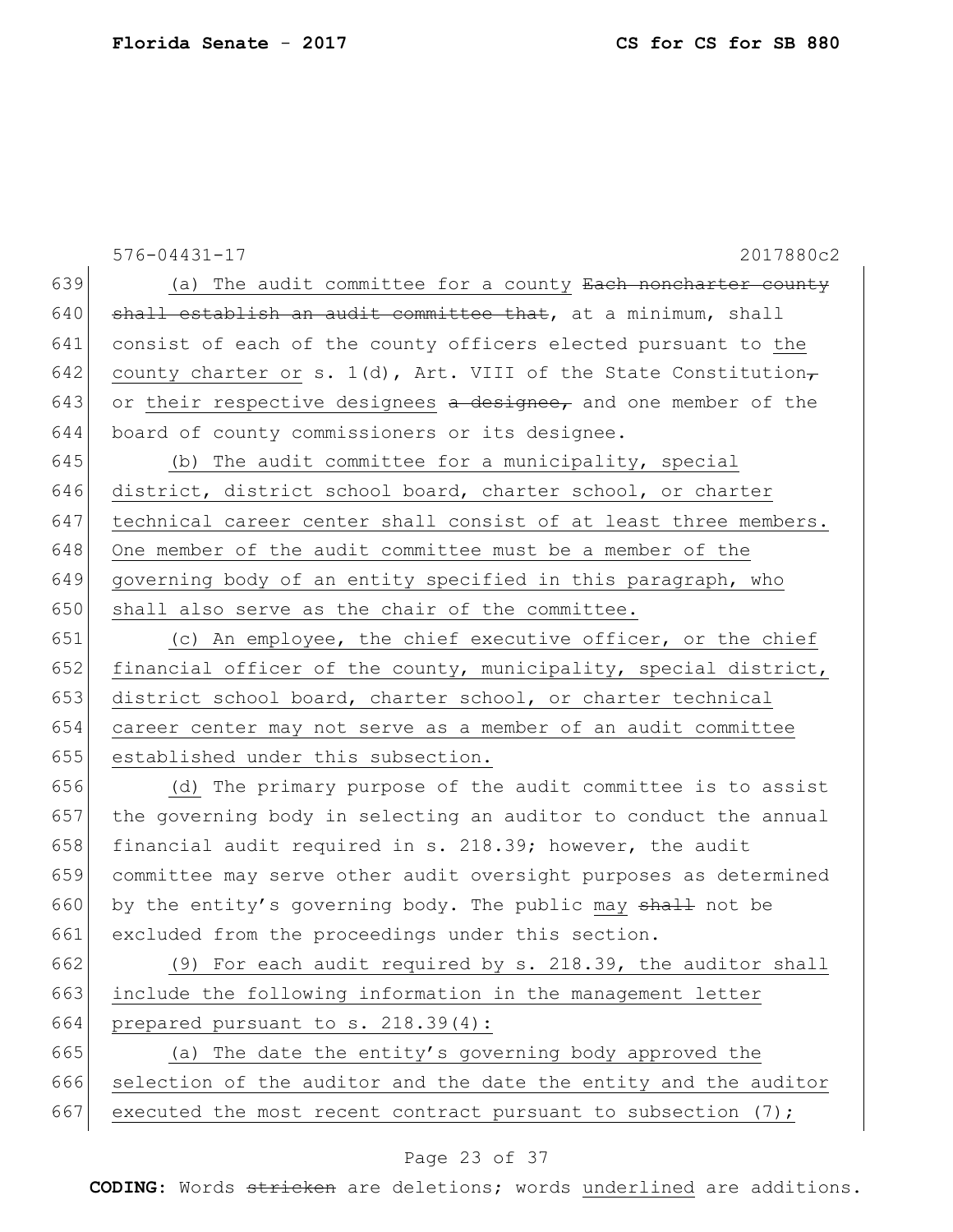|     | $576 - 04431 - 17$<br>2017880c2                                   |
|-----|-------------------------------------------------------------------|
| 668 | (b) The first fiscal year for which the auditor conducted         |
| 669 | the audit under the most recently executed contract pursuant to   |
| 670 | subsection $(7)$ ; and                                            |
| 671 | (c) The contract period, including renewals, and conditions       |
| 672 | under which the contract may be terminated or renewed.            |
| 673 | (10) On each occasion that an entity contracts with an            |
| 674 | auditor to conduct an audit pursuant to s. 218.39, an affidavit   |
| 675 | shall be executed by the chair of the entity's governing body in  |
| 676 | a format prescribed in accordance with rules adopted by the       |
| 677 | Auditor General, affirming that the auditor was selected in       |
| 678 | compliance with the requirements of subsections $(3)-(6)$ . The   |
| 679 | affidavit must accompany the entity's first audit report          |
| 680 | prepared by the auditor under the most recently executed          |
| 681 | contract pursuant to subsection (7). The affidavit shall include  |
| 682 | the following information:                                        |
| 683 | (a) The date the entity's governing body approved the             |
| 684 | selection of the auditor;                                         |
| 685 | (b) The first fiscal year for which the auditor conducted         |
| 686 | the audit; and                                                    |
| 687 | (c) The contract period, including renewals, and conditions       |
| 688 | under which the contract may be terminated or renewed.            |
| 689 | (11) If the entity fails to select the auditor in                 |
| 690 | accordance with the requirements of subsections $(3) - (6)$ , the |
| 691 | entity shall again perform the auditor selection process in       |
| 692 | accordance with this section to select an auditor to conduct      |
| 693 | audits for subsequent fiscal years if the original audit was      |
| 694 | performed under a multiyear contract.                             |
| 695 | (a) If performing the auditor selection process again in          |
| 696 | accordance with this section would preclude the entity from       |

# Page 24 of 37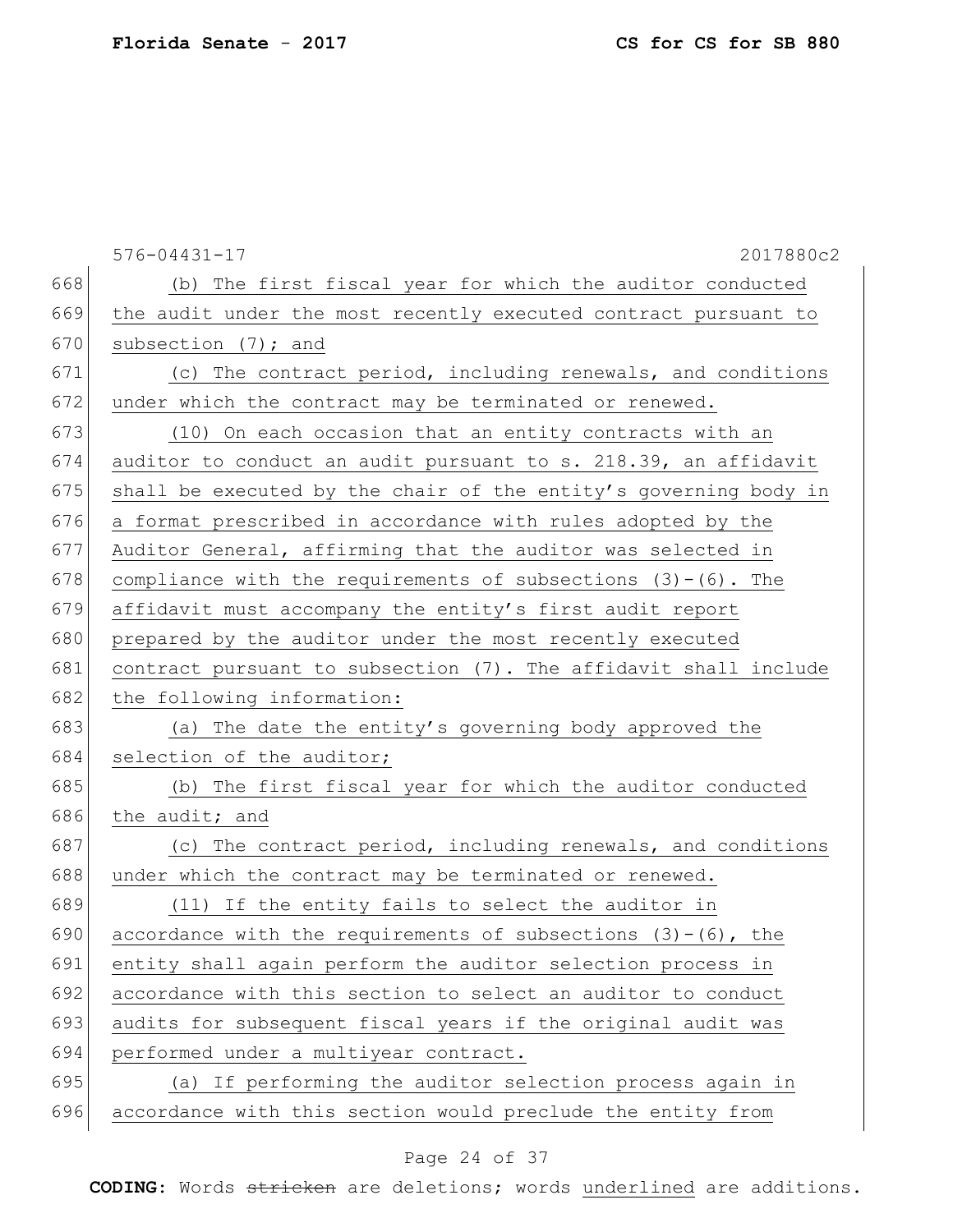|     | $576 - 04431 - 17$<br>2017880c2                                  |
|-----|------------------------------------------------------------------|
| 697 | timely completing the annual financial audit required by s.      |
| 698 | 218.39, the entity shall again perform the auditor selection     |
| 699 | process in accordance with this section for the subsequent       |
| 700 | annual financial audit. A multiyear contract entered into        |
| 701 | between an entity and an auditor after the effective date of     |
| 702 | this act may not prohibit or restrict an entity from complying   |
| 703 | with the section.                                                |
| 704 | (b) If the entity fails to perform the auditor selection         |
| 705 | process again, pursuant to this subsection, the Legislative      |
| 706 | Auditing Committee shall determine whether the entity should be  |
| 707 | subject to state action pursuant to s. 11.40(2).                 |
| 708 | (12) If the entity fails to provide the Auditor General          |
| 709 | with the affidavit required by subsection $(10)$ , the Auditor   |
| 710 | General shall request that the entity provide the affidavit. The |
| 711 | affidavit must be provided within 45 days after the date of the  |
| 712 | request. If the entity does not comply with the Auditor          |
| 713 | General's request, the Legislative Auditing Committee shall      |
| 714 | determine whether the entity should be subject to state action   |
| 715 | pursuant to s. $11.40(2)$ .                                      |
| 716 | (13) If the entity provides the Auditor General with the         |
| 717 | affidavit required in subsection (10) but failed to select the   |
| 718 | auditor in accordance with the requirements of subsections (3)-  |
| 719 | (6), the Legislative Auditing Committee shall determine whether  |
| 720 | the entity should be subject to state action pursuant to s.      |
| 721 | $11.40(2)$ .                                                     |
| 722 | Section 16. Subsection (2) of section 286.0114, Florida          |
| 723 | Statutes, is amended to read:                                    |
| 724 | 286.0114 Public meetings; reasonable opportunity to be           |
| 725 | heard; attorney fees.-                                           |

# Page 25 of 37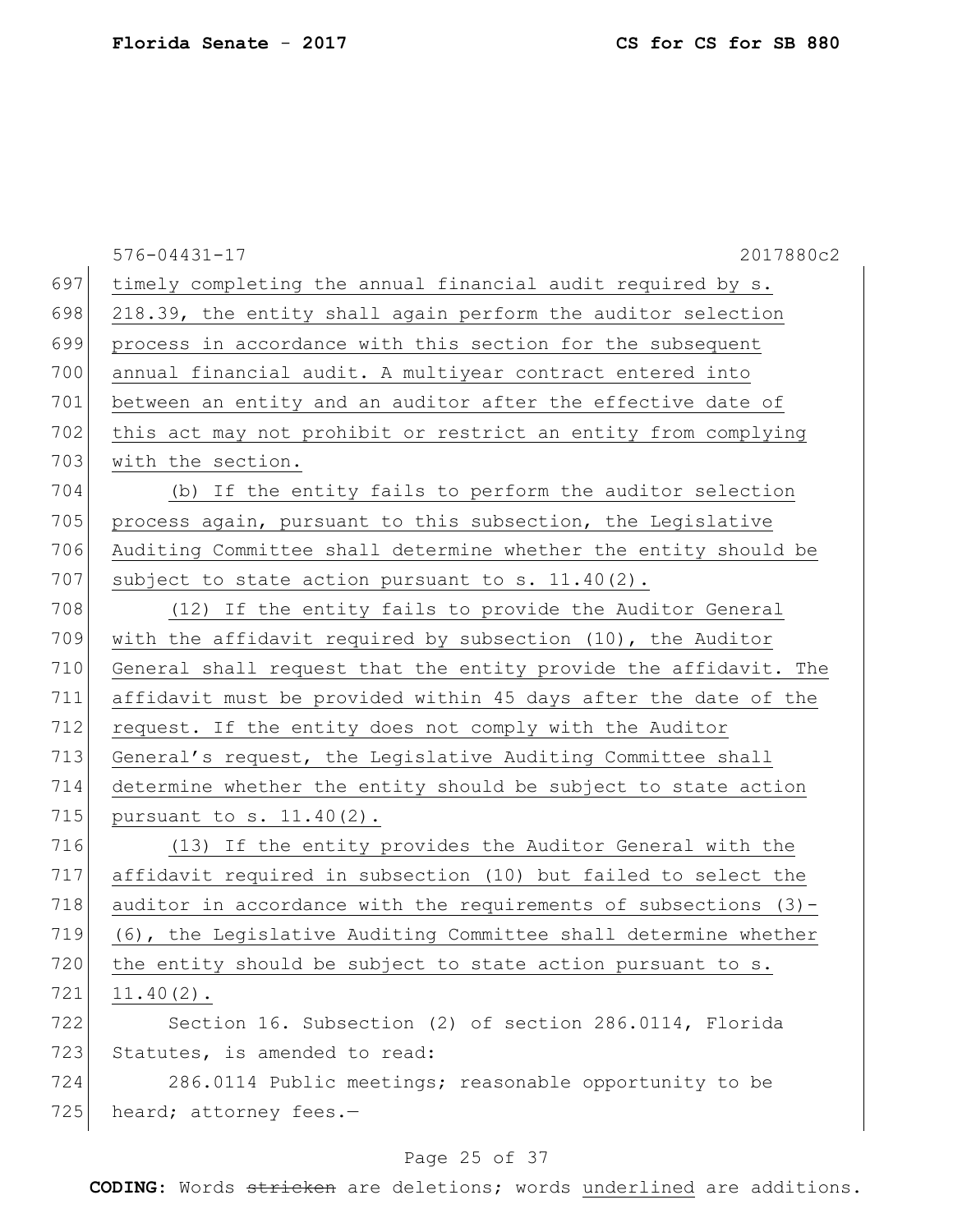576-04431-17 2017880c2 (2) Members of the public shall be given a reasonable opportunity to be heard on a proposition before a board or commission. The opportunity to be heard need not occur at the same meeting at which the board or commission takes official action on the proposition if the opportunity occurs at a meeting that is during the decisionmaking process and is within reasonable proximity in time before the meeting at which the board or commission takes the official action. A board or commission may not require a member of the public to provide an advance written copy of his or her testimony or comments as a 736 condition of being given the opportunity to be heard at a meeting. This section does not prohibit a board or commission from maintaining orderly conduct or proper decorum in a public meeting. The opportunity to be heard is subject to rules or 740 policies adopted by the board or commission, as provided in subsection (4). Section 17. Paragraph (e) of subsection (4), paragraph (d) 743 of subsection (5), and paragraph (d) of subsection (6) of

section 373.536, Florida Statutes, are amended to read:

745 373.536 District budget and hearing thereon.

(4) BUDGET CONTROLS; FINANCIAL INFORMATION.—

747 (e) By September 1, 2012, Each district shall provide a 748 monthly financial statement in the form and manner prescribed by the Department of Financial Services to the district's governing board and make such monthly financial statement available for 751 public access on its website.

 (5) TENTATIVE BUDGET CONTENTS AND SUBMISSION; REVIEW AND APPROVAL.—

(d) Each district shall, by August 1 of each year, submit

#### Page 26 of 37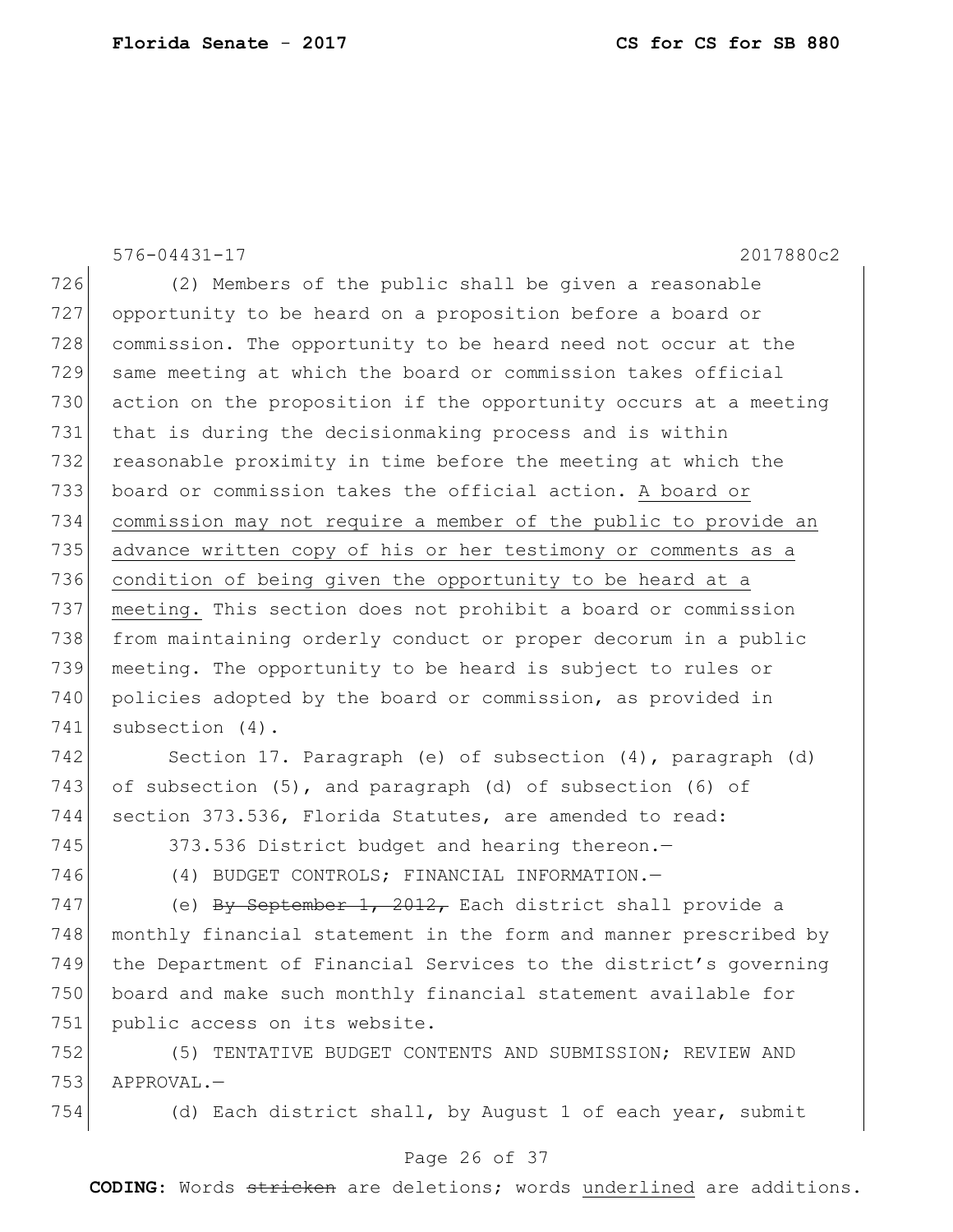576-04431-17 2017880c2 755 for review a tentative budget and a description of any 756 significant changes from the preliminary budget submitted to the 757 Legislature pursuant to s. 373.535 to the Governor, the 758 President of the Senate, the Speaker of the House of 759 Representatives, the chairs of all legislative committees and 760 subcommittees having substantive or fiscal jurisdiction over 761 water management districts, as determined by the President of 762 the Senate or the Speaker of the House of Representatives, as 763 applicable, the secretary of the department, and the governing 764 body of each county in which the district has jurisdiction or 765 derives any funds for the operations of the district. The 766 tentative budget must be posted on the district's official 767 website at least 2 days before budget hearings held pursuant to 768 s. 200.065 or other law and must remain on the website for at 769 least 45 days.

770 (6) FINAL BUDGET; ANNUAL AUDIT; CAPITAL IMPROVEMENTS PLAN; 771 WATER RESOURCE DEVELOPMENT WORK PROGRAM.—

772 (d) The final adopted budget must be posted on the water 773 management district's official website within 30 days after 774 adoption and must remain on the website for at least 2 years.

775 Section 18. Paragraph (1) of subsection (12) of section 776 1001.42, Florida Statutes, is amended to read:

777 1001.42 Powers and duties of district school board.—The 778 district school board, acting as a board, shall exercise all 779 powers and perform all duties listed below:

 (12) FINANCE.—Take steps to assure students adequate educational facilities through the financial procedure 782 authorized in chapters 1010 and 1011 and as prescribed below: (l) *Internal auditor.*—May employ an internal auditor to

#### Page 27 of 37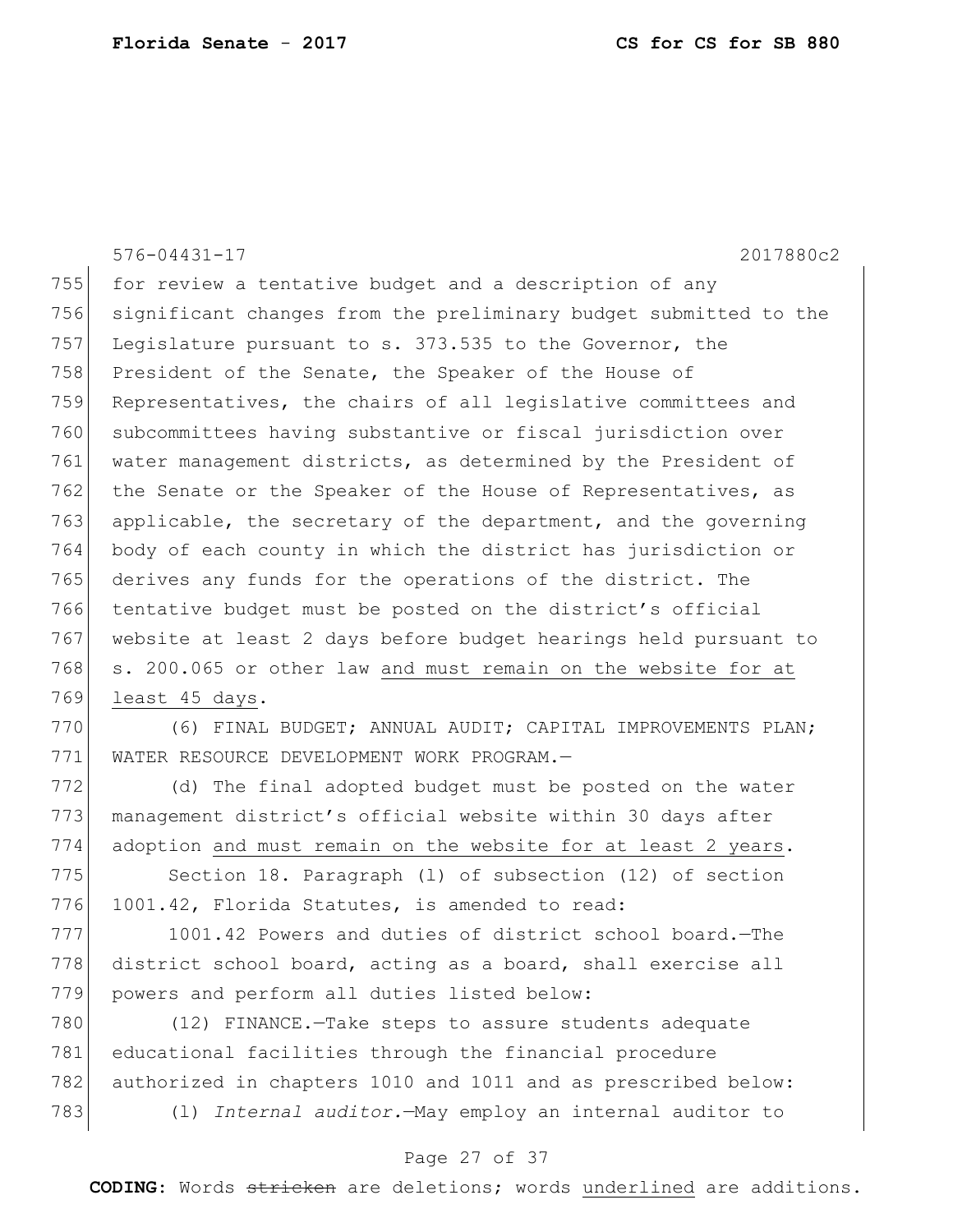|     | $576 - 04431 - 17$<br>2017880c2                                 |
|-----|-----------------------------------------------------------------|
| 784 | perform ongoing financial verification of the financial records |
| 785 | of the school district and such other audits and reviews as the |
| 786 | district school board directs for the purpose of determining:   |
| 787 | 1. The adequacy of internal controls designed to prevent        |
| 788 | and detect fraud, waste, and abuse as defined in s. 11.45(1).   |
| 789 | 2. Compliance with applicable laws, rules, contracts, grant     |
| 790 | agreements, district school board-approved policies, and best   |
| 791 | practices.                                                      |
| 792 | 3. The efficiency of operations.                                |
| 793 | 4. The reliability of financial records and reports.            |
| 794 | 5. The safeguarding of assets.                                  |
| 795 |                                                                 |
| 796 | The internal auditor shall report directly to the district      |
| 797 | school board or its designee.                                   |
| 798 | Section 19. Paragraph (j) of subsection (9) of section          |
| 799 | 1002.33, Florida Statutes, is amended to read:                  |
| 800 | 1002.33 Charter schools.-                                       |
| 801 | (9) CHARTER SCHOOL REQUIREMENTS.-                               |
| 802 | (j) The governing body of the charter school shall be           |
| 803 | responsible for:                                                |
| 804 | 1. Establishing and maintaining internal controls designed      |
| 805 | to:                                                             |
| 806 | a. Prevent and detect fraud, waste, and abuse as defined in     |
| 807 | $s. 11.45(1)$ .                                                 |
| 808 | b. Promote and encourage compliance with applicable laws,       |
| 809 | rules, contracts, grant agreements, and best practices.         |
| 810 | c. Support economical and efficient operations.                 |
| 811 | d. Ensure reliability of financial records and reports.         |
| 812 | e. Safeguard assets.                                            |
|     |                                                                 |

# Page 28 of 37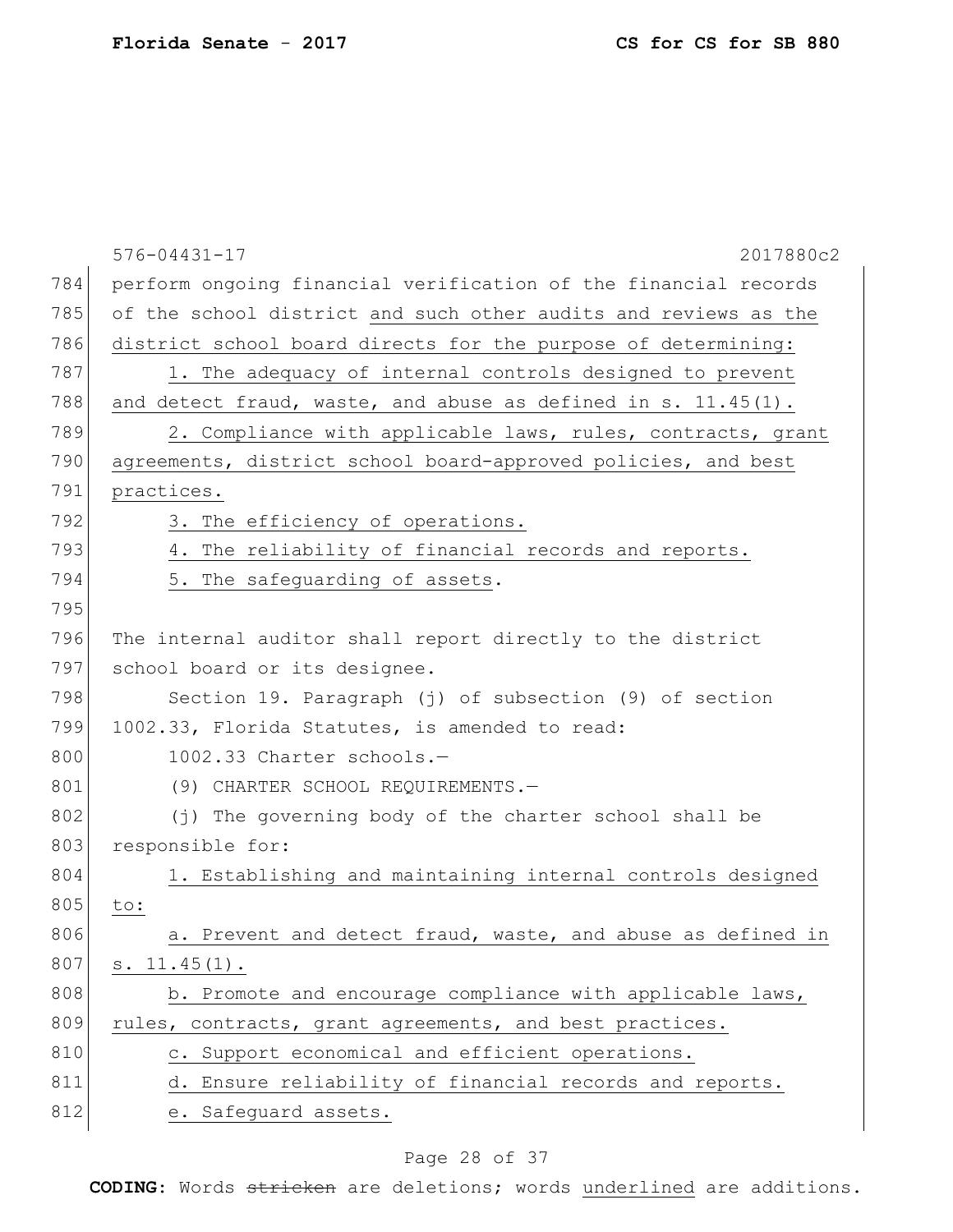576-04431-17 2017880c2 813 2.1. Ensuring that the charter school has retained the 814 services of a certified public accountant or auditor for the 815 annual financial audit, pursuant to s. 1002.345(2), who shall 816 submit the report to the governing body. 817 3.2. Reviewing and approving the audit report, including 818 audit findings and recommendations for the financial recovery 819 plan. 820 4.a.  $\frac{3 \cdot a}{a}$ . Performing the duties in s. 1002.345, including 821 monitoring a corrective action plan. 822 b. Monitoring a financial recovery plan in order to ensure 823 compliance.  $824$  5.4. Participating in governance training approved by the 825 department which must include government in the sunshine, 826 conflicts of interest, ethics, and financial responsibility. 827 Section 20. Present subsections (6) through (10) of section 828 1002.37, Florida Statutes, are renumbered as subsections (7) 829 through (11), respectively, a new subsection (6) is added to 830 that section, and present subsections (6) and (11) of that 831 section are amended, to read: 832 1002.37 The Florida Virtual School.-833 (6) The Florida Virtual School shall have an annual 834 financial audit of its accounts and records conducted by an 835 independent auditor who is a certified public accountant 836 licensed under chapter 473. The independent auditor shall 837 conduct the audit in accordance with rules adopted by the 838 Auditor General pursuant to s. 11.45 and, upon completion of the 839 audit, shall prepare an audit report in accordance with such 840 rules. The audit report must include a written statement by the 841 board of trustees describing corrective action to be taken in

#### Page 29 of 37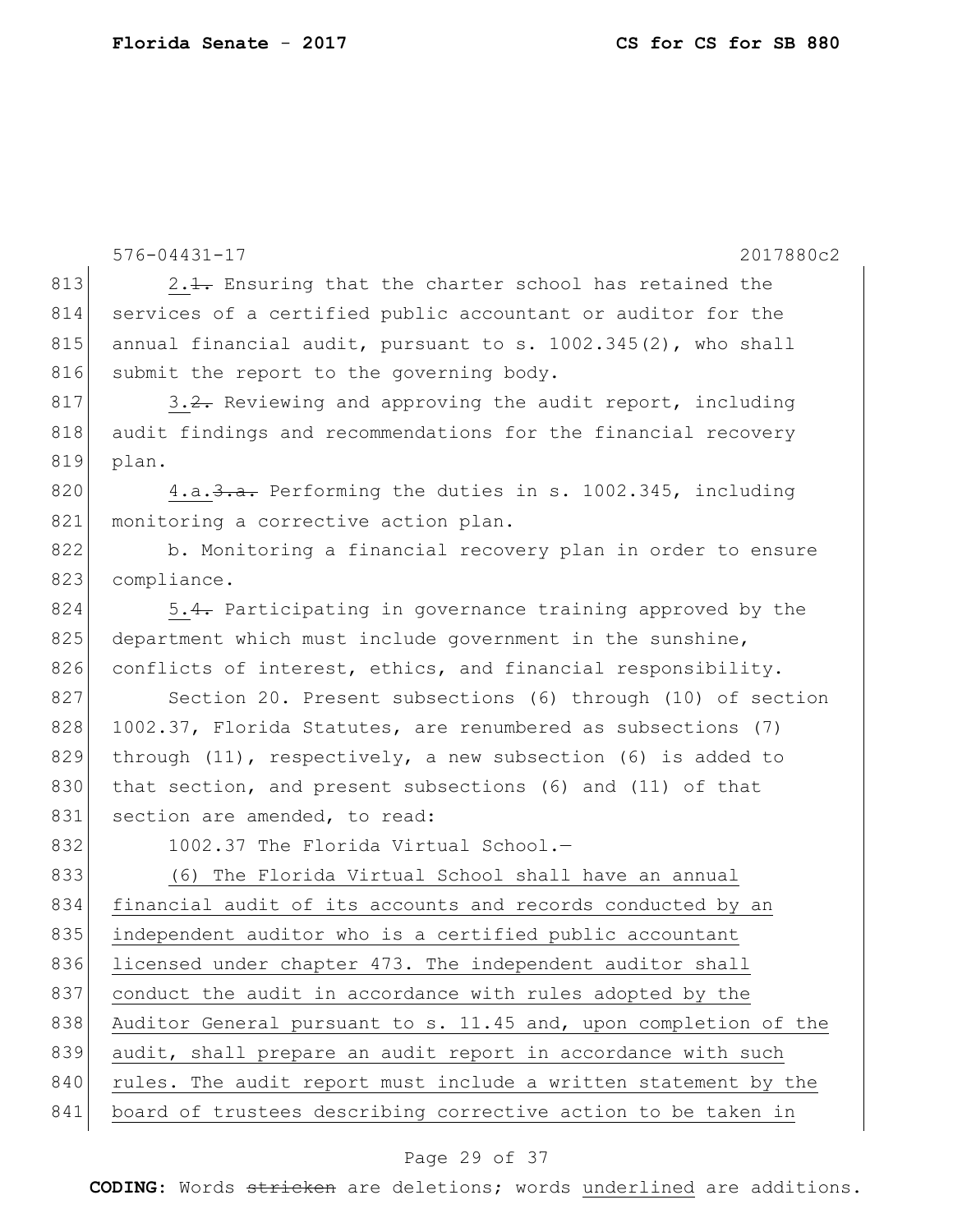| 842 | $576 - 04431 - 17$<br>2017880c2                                  |
|-----|------------------------------------------------------------------|
|     | response to each of the recommendations of the independent       |
| 843 | auditor included in the audit report. The independent auditor    |
| 844 | shall submit the audit report to the board of trustees and the   |
| 845 | Auditor General no later than 9 months after the end of the      |
| 846 | preceding fiscal year.                                           |
| 847 | $(7)$ $(6)$ The board of trustees shall annually submit to the   |
| 848 | Governor, the Legislature, the Commissioner of Education, and    |
| 849 | the State Board of Education the audit report prepared pursuant  |
| 850 | to subsection (6) and a complete and detailed report setting     |
| 851 | forth:                                                           |
| 852 | (a) The operations and accomplishments of the Florida            |
| 853 | Virtual School within the state and those occurring outside the  |
| 854 | state as Florida Virtual School Global.                          |
| 855 | (b) The marketing and operational plan for the Florida           |
| 856 | Virtual School and Florida Virtual School Global, including      |
| 857 | recommendations regarding methods for improving the delivery of  |
| 858 | education through the Internet and other distance learning       |
| 859 | technology.                                                      |
| 860 | (c) The assets and liabilities of the Florida Virtual            |
| 861 | School and Florida Virtual School Global at the end of the       |
| 862 | fiscal year.                                                     |
| 863 | (d) A copy of an annual financial audit of the accounts          |
| 864 | records of the Florida Virtual School and Florida Virtual School |
| 865 | Global, conducted by an independent certified public accountant  |
| 866 | and performed in accordance with rules adopted by the Auditor    |
| 867 | General.                                                         |
| 868 | (d) (e) Recommendations regarding the unit cost of providing     |
| 869 | services to students through the Florida Virtual School and      |
| 870 | Florida Virtual School Global. In order to most effectively      |

# Page 30 of 37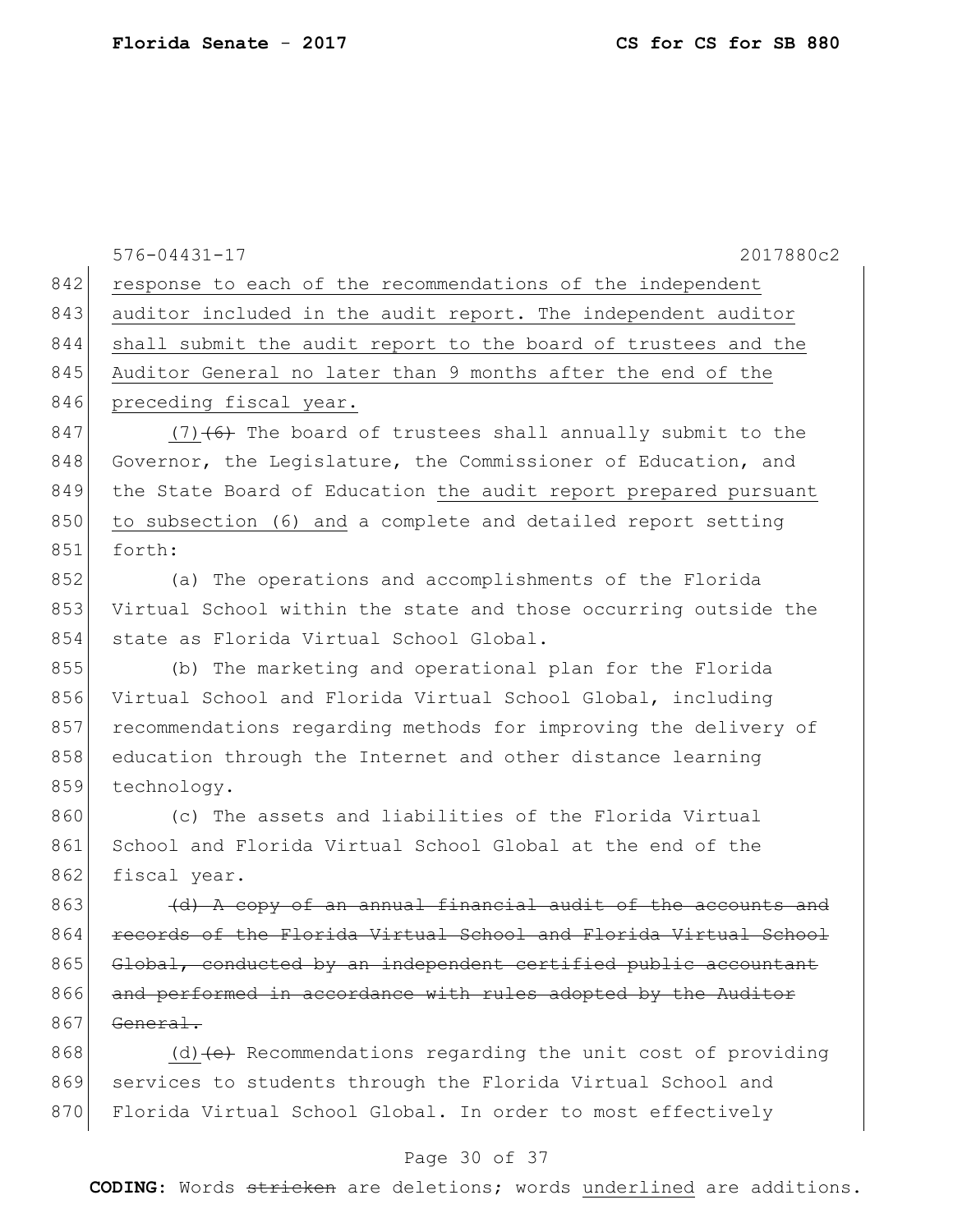|     | $576 - 04431 - 17$<br>2017880c2                                  |
|-----|------------------------------------------------------------------|
| 871 | develop public policy regarding any future funding of the        |
| 872 | Florida Virtual School, it is imperative that the cost of the    |
| 873 | program is accurately identified. The identified cost of the     |
| 874 | program must be based on reliable data.                          |
| 875 | (e) $(f)$ Recommendations regarding an accountability            |
| 876 | mechanism to assess the effectiveness of the services provided   |
| 877 | by the Florida Virtual School and Florida Virtual School Global. |
| 878 | (11) The Auditor General shall conduct an operational audit      |
| 879 | of the Florida Virtual School, including Florida Virtual School  |
| 880 | Global. The scope of the audit shall include, but not be limited |
| 881 | to, the administration of responsibilities relating to           |
| 882 | personnel; procurement and contracting; revenue production;      |
| 883 | school funds, including internal funds; student enrollment       |
| 884 | records; franchise agreements; information technology            |
| 885 | utilization, assets, and security; performance measures and      |
| 886 | standards; and accountability. The final report on the audit     |
| 887 | shall be submitted to the President of the Senate and the        |
| 888 | Speaker of the House of Representatives no later than January    |
| 889 | 31, 2014.                                                        |
| 890 | Section 21. Subsection (5) is added to section 1010.01,          |
| 891 | Florida Statutes, to read:                                       |
| 892 | 1010.01 Uniform records and accounts.-                           |
| 893 | (5) Each school district, Florida College System                 |
| 894 | institution, and state university shall establish and maintain   |
| 895 | internal controls designed to:                                   |
| 896 | (a) Prevent and detect fraud, waste, and abuse as defined        |
| 897 | in $s. 11.45(1)$ .                                               |
| 898 | (b) Promote and encourage compliance with applicable laws,       |
| 899 | rules, contracts, grant agreements, and best practices.          |
|     |                                                                  |

# Page 31 of 37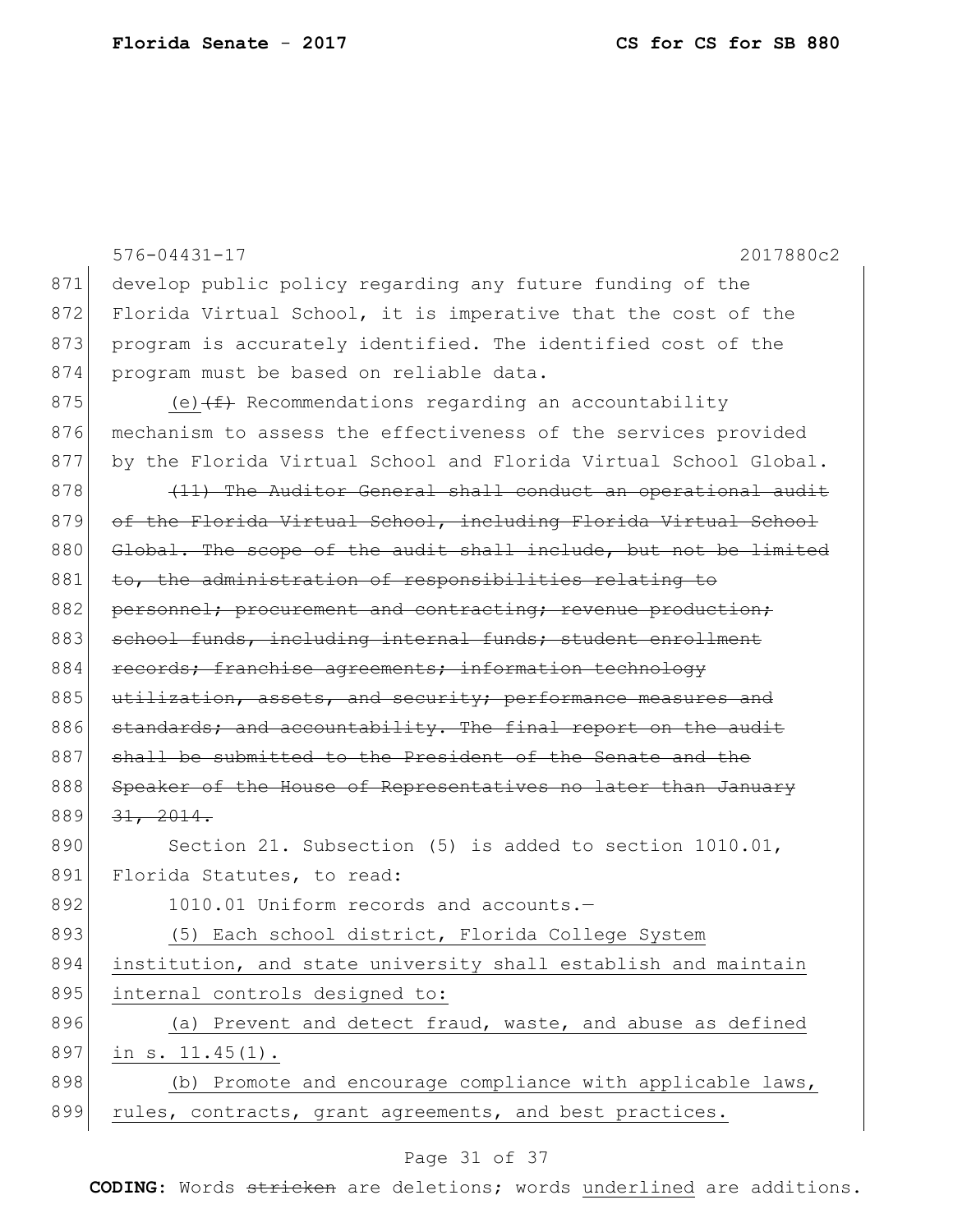|     | 2017880c2<br>$576 - 04431 - 17$                                  |
|-----|------------------------------------------------------------------|
| 900 | (c) Support economical and efficient operations.                 |
| 901 | (d) Ensure reliability of financial records and reports.         |
| 902 | (e) Safequard assets.                                            |
| 903 | Section 22. Subsection (2) of section 1010.30, Florida           |
| 904 | Statutes, is amended to read:                                    |
| 905 | 1010.30 Audits required.-                                        |
| 906 | (2) If a school district, Florida College System                 |
| 907 | institution, or university audit report includes a               |
| 908 | recommendation that was included in the preceding financial      |
| 909 | audit report but remains unaddressed an audit contains a         |
| 910 | significant finding, the district school board, the Florida      |
| 911 | College System institution board of trustees, or the university  |
| 912 | board of trustees, within 60 days after the delivery of the      |
| 913 | audit report to the school district, Florida College System      |
| 914 | institution, or university, shall indicate conduct an audit      |
| 915 | overview during a regularly scheduled public meeting whether it  |
| 916 | intends to take corrective action, the intended corrective       |
| 917 | action, and the timeframe for the corrective action. If the      |
| 918 | district school board, Florida College System institution board  |
| 919 | of trustees, or university board of trustees indicates that it   |
| 920 | does not intend to take corrective action, it shall explain its  |
| 921 | decision at the public meeting.                                  |
| 922 | Section 23. Subsection (3) of section 218.503, Florida           |
| 923 | Statutes, is amended to read:                                    |
| 924 | 218.503 Determination of financial emergency.-                   |
| 925 | (3) Upon notification that one or more of the conditions in      |
| 926 | subsection (1) have occurred or will occur if action is not      |
| 927 | taken to assist the local governmental entity or district school |
| 928 | board, the Governor or his or her designee shall contact the     |

# Page 32 of 37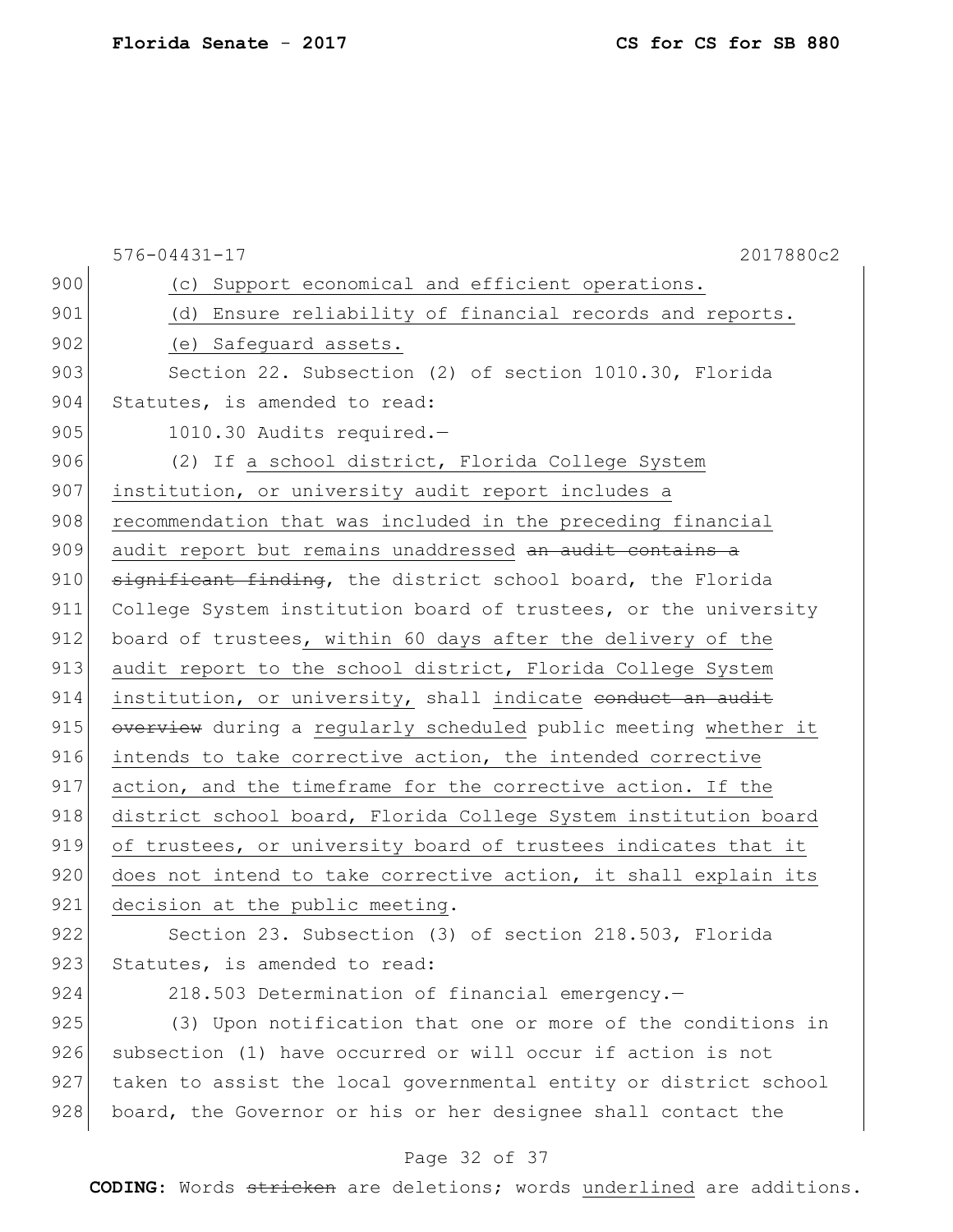576-04431-17 2017880c2 929 local governmental entity or the Commissioner of Education or 930 his or her designee shall contact the district school board, as 931 appropriate, to determine what actions have been taken by the 932 local governmental entity or the district school board to 933 resolve or prevent the condition. The information requested must 934 be provided within 45 days after the date of the request. If the 935 local governmental entity or the district school board does not 936 comply with the request, the Governor or his or her designee or 937 the Commissioner of Education or his or her designee shall 938 notify the members of the Legislative Auditing Committee, which 939 who may take action pursuant to s.  $11.40(2)$   $\overline{11.40}$ . The Governor 940 or the Commissioner of Education, as appropriate, shall 941 determine whether the local governmental entity or the district 942 school board needs state assistance to resolve or prevent the 943 condition. If state assistance is needed, the local governmental 944 entity or district school board is considered to be in a state 945 of financial emergency. The Governor or the Commissioner of 946 Education, as appropriate, has the authority to implement 947 measures as set forth in ss. 218.50-218.504 to assist the local 948 governmental entity or district school board in resolving the 949 financial emergency. Such measures may include, but are not 950 limited to:

951 (a) Requiring approval of the local governmental entity's 952 budget by the Governor or approval of the district school 953 board's budget by the Commissioner of Education.

954 (b) Authorizing a state loan to a local governmental entity 955 and providing for repayment of same.

956 (c) Prohibiting a local governmental entity or district 957 school board from issuing bonds, notes, certificates of

#### Page 33 of 37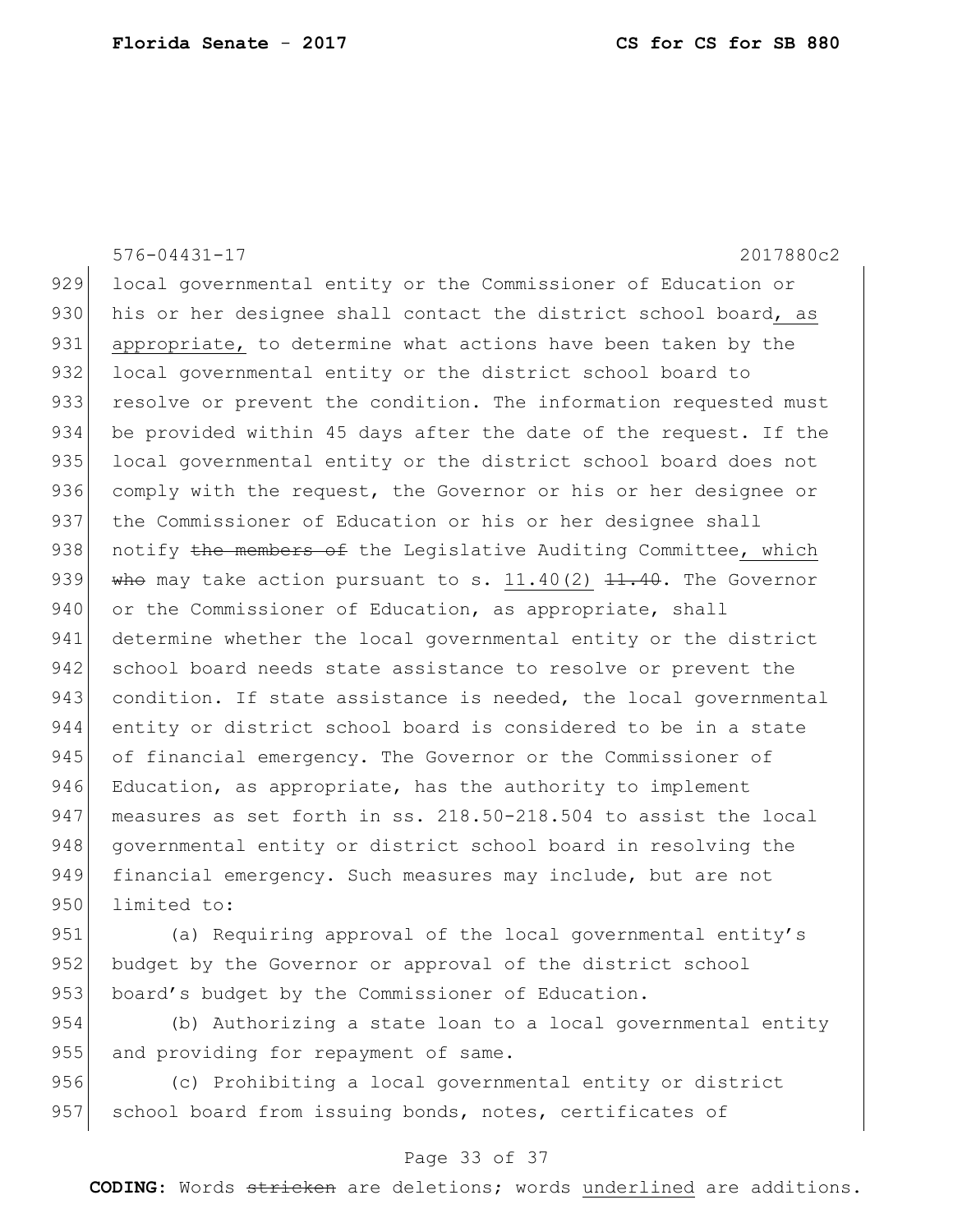576-04431-17 2017880c2 958 indebtedness, or any other form of debt until such time as it is 959 no longer subject to this section. 960 (d) Making such inspections and reviews of records, 961 information, reports, and assets of the local governmental 962 entity or district school board as are needed. The appropriate 963 local officials shall cooperate in such inspections and reviews. 964 (e) Consulting with officials and auditors of the local 965 governmental entity or the district school board and the 966 appropriate state officials regarding any steps necessary to 967 bring the books of account, accounting systems, financial 968 procedures, and reports into compliance with state requirements. 969 (f) Providing technical assistance to the local 970 governmental entity or the district school board. 971 (g)1. Establishing a financial emergency board to oversee 972 the activities of the local governmental entity or the district 973 school board. If a financial emergency board is established for 974 a local governmental entity, the Governor shall appoint board

975 members and select a chair. If a financial emergency board is 976 established for a district school board, the State Board of 977 Education shall appoint board members and select a chair. The 978 financial emergency board shall adopt such rules as are 979 necessary for conducting board business. The board may:

980 a. Make such reviews of records, reports, and assets of the 981 local governmental entity or the district school board as are 982 needed.

983 b. Consult with officials and auditors of the local 984 governmental entity or the district school board and the 985 appropriate state officials regarding any steps necessary to 986 bring the books of account, accounting systems, financial

#### Page 34 of 37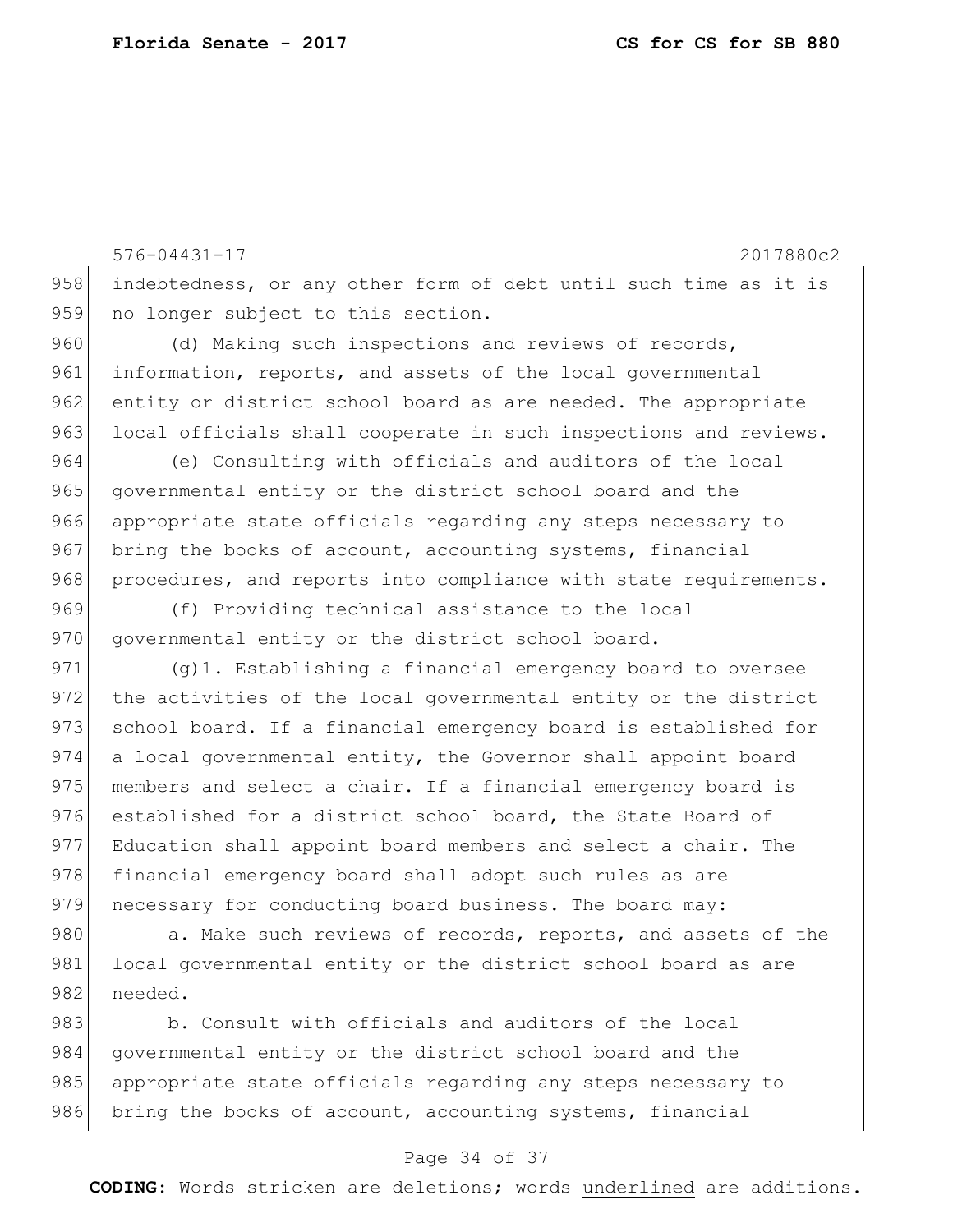576-04431-17 2017880c2 987 procedures, and reports of the local governmental entity or the 988 district school board into compliance with state requirements. 989 c. Review the operations, management, efficiency, 990 productivity, and financing of functions and operations of the 991 local governmental entity or the district school board. 992 d. Consult with other governmental entities for the 993 consolidation of all administrative direction and support 994 services, including, but not limited to, services for asset 995 sales, economic and community development, building inspections, 996 parks and recreation, facilities management, engineering and 997 construction, insurance coverage, risk management, planning and 998 zoning, information systems, fleet management, and purchasing. 999 2. The recommendations and reports made by the financial 1000 emergency board must be submitted to the Governor for local 1001 | governmental entities or to the Commissioner of Education and 1002 the State Board of Education for district school boards for 1003 appropriate action. 1004 (h) Requiring and approving a plan, to be prepared by 1005 officials of the local governmental entity or the district 1006 school board in consultation with the appropriate state 1007 officials, prescribing actions that will cause the local 1008 governmental entity or district school board to no longer be 1009 subject to this section. The plan must include, but need not be 1010 limited to:

1011 1. Provision for payment in full of obligations outlined in  $1012$  subsection  $(1)$ , designated as priority items, which are 1013 currently due or will come due.

1014 2. Establishment of priority budgeting or zero-based 1015 budgeting in order to eliminate items that are not affordable.

#### Page 35 of 37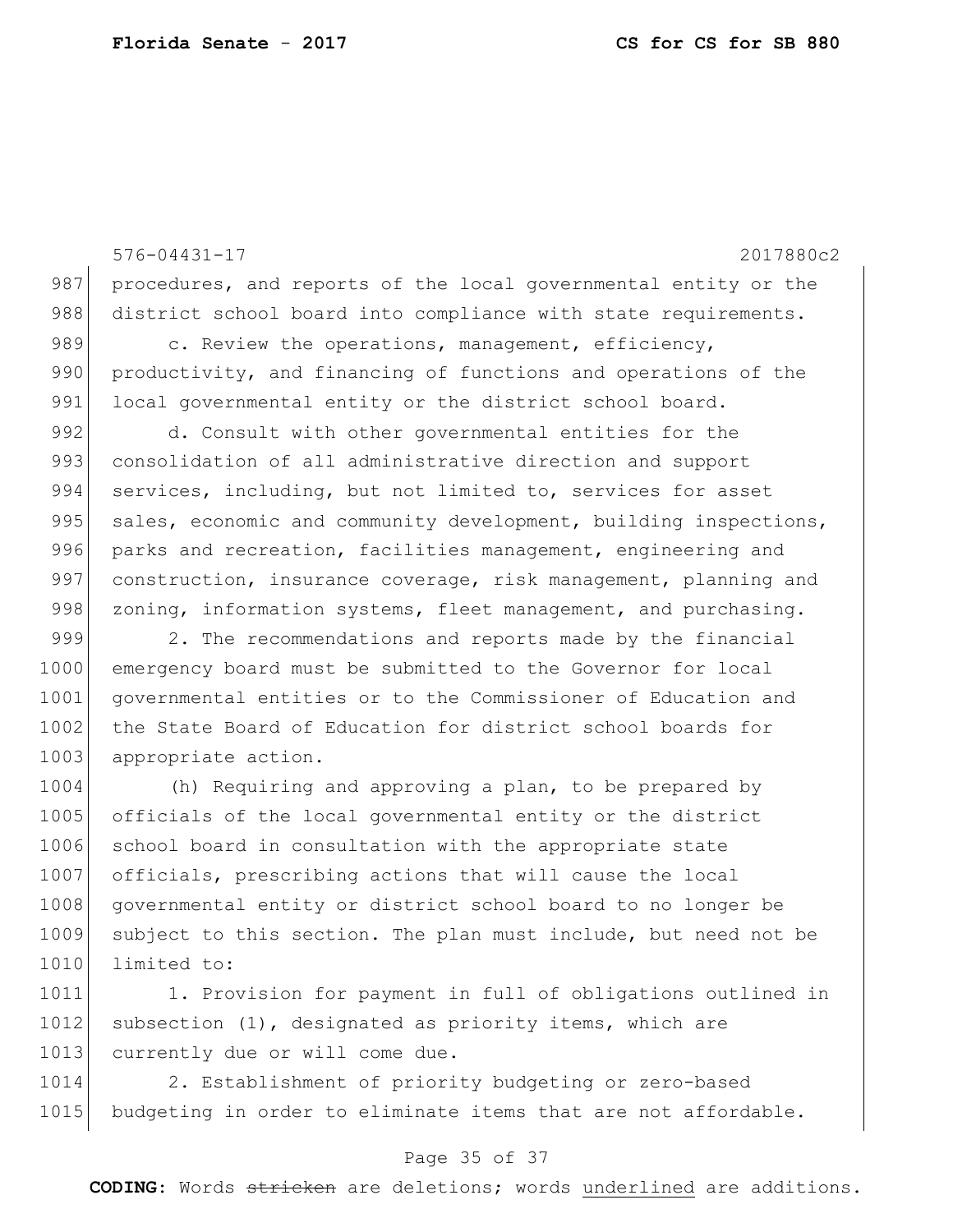```
576-04431-17 2017880c2
1016 3. The prohibition of a level of operations which can be
1017 sustained only with nonrecurring revenues.
1018 4. Provisions implementing the consolidation, sourcing, or
1019 discontinuance of all administrative direction and support 
1020 services, including, but not limited to, services for asset
1021 sales, economic and community development, building inspections,
1022 parks and recreation, facilities management, engineering and
1023 construction, insurance coverage, risk management, planning and
1024 zoning, information systems, fleet management, and purchasing.
1025 Section 24. Subsection (2) of section 1002.455, Florida
1026 Statutes, is amended to read:
1027 1002.455 Student eligibility for K-12 virtual instruction.
1028 (2) A student is eligible to participate in virtual
1029 instruction if:
```
1030 (a) The student spent the prior school year in attendance 1031 at a public school in the state and was enrolled and reported by 1032 the school district for funding during October and February for 1033 purposes of the Florida Education Finance Program surveys;

 (b) The student is a dependent child of a member of the United States Armed Forces who was transferred within the last 12 months to this state from another state or from a foreign 1037 country pursuant to a permanent change of station order;

 (c) The student was enrolled during the prior school year in a virtual instruction program under s. 1002.45 or a full-time 1040 Florida Virtual School program under s. 1002.37(9)(a)  $1002.37(8)(a)$ ;

1042 (d) The student has a sibling who is currently enrolled in 1043 a virtual instruction program and the sibling was enrolled in 1044 that program at the end of the prior school year;

#### Page 36 of 37